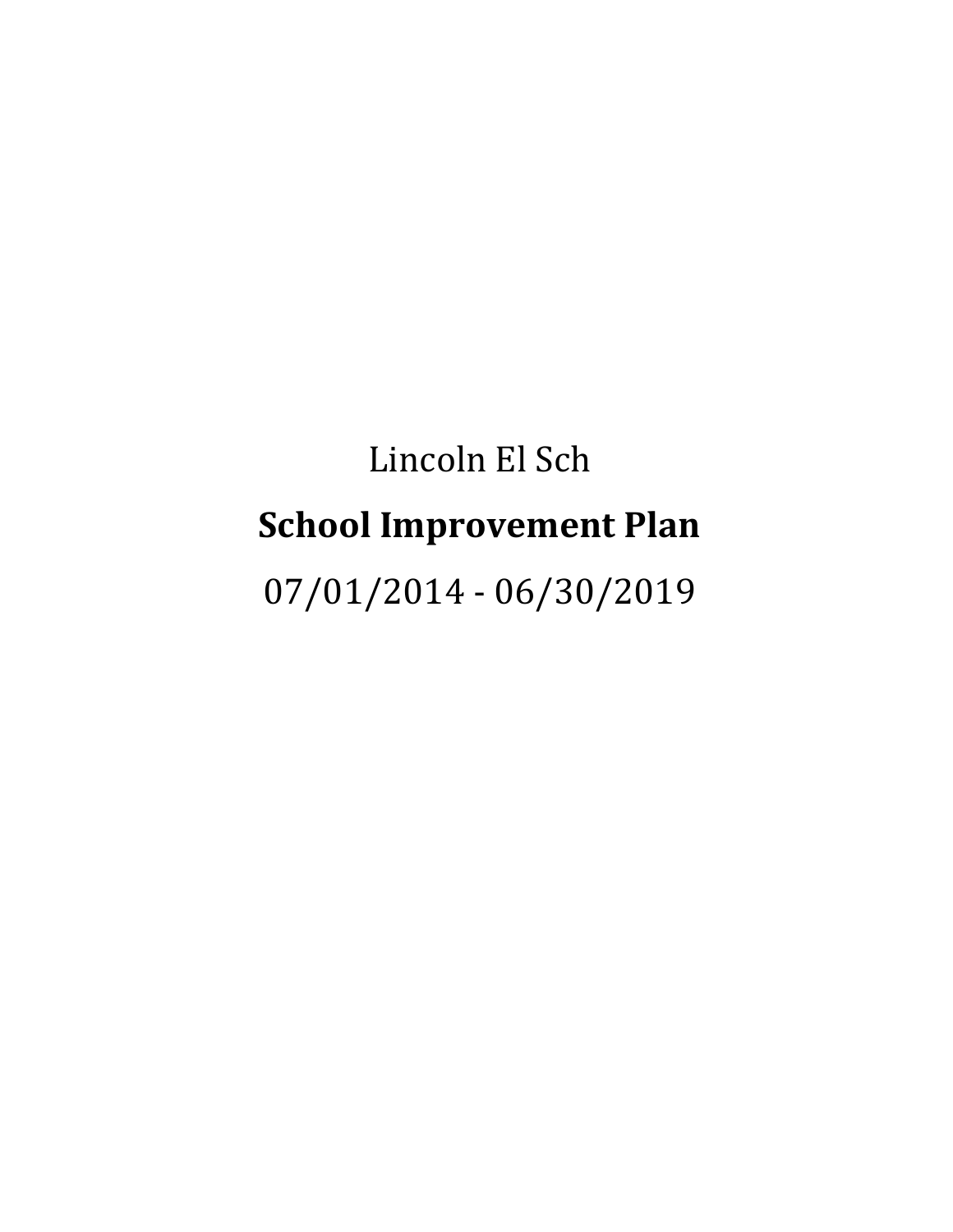## School Profile

### **Demographics**

### *Lincoln El Sch*

1260 Gresham St Bethlehem, PA 18017 (610)866-8727

Federal Accountability Designation: Focus Title I Status: Yes Schoolwide Status: Yes Principal: Benita Draper Superintendent: Joseph Roy

### **Stakeholder Involvement**

| Name                         | Role                                               |
|------------------------------|----------------------------------------------------|
| Jodi Frankelli               | Administrator                                      |
| Benita Draper                | <b>Building Principal: School Improvement Plan</b> |
| Amanda Madea                 | <b>Community Representative</b>                    |
| Mary Doe Donecker            | Ed Specialist - Other                              |
| Pam Hill                     | Ed Specialist - Other                              |
| Michelle Bosak               | Elementary School Teacher - Regular Education :    |
|                              | Schoolwide Plan                                    |
| Adrienne Ibarra              | Elementary School Teacher - Regular Education :    |
|                              | Schoolwide Plan                                    |
| Lynette Possinger            | Elementary School Teacher - Regular Education :    |
|                              | Schoolwide Plan                                    |
| Kimberly Baldino-Waldenmeyer | Elementary School Teacher - Special Education :    |
|                              | Schoolwide Plan                                    |
| Lauren Matarazzo             | Elementary School Teacher - Special Education :    |
|                              | Schoolwide Plan                                    |
| <b>Sherry Hartman</b>        | Intermediate Unit Staff Member                     |
| Cindy Brown                  | Parent: Schoolwide Plan                            |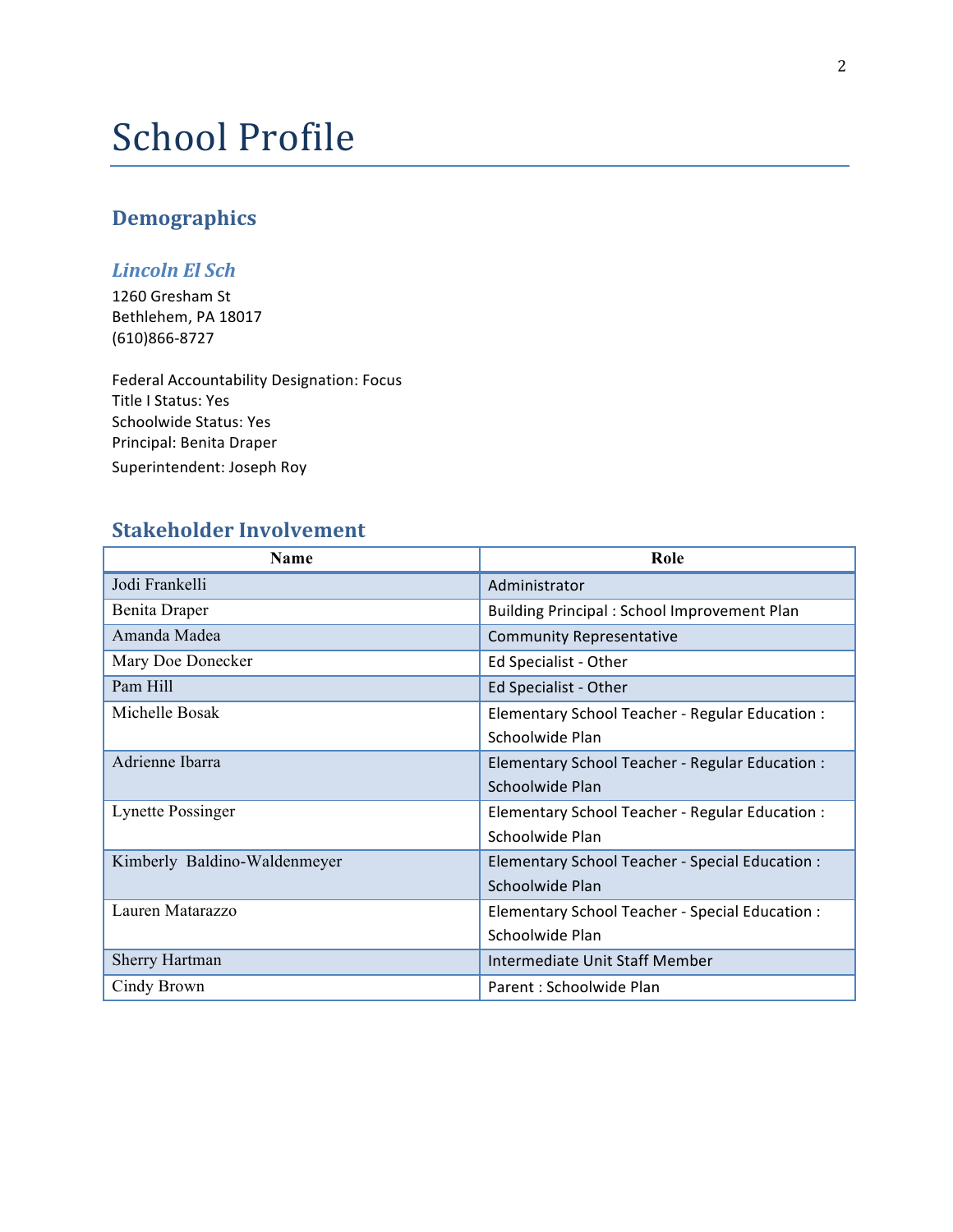## Federal Programs

### **School Improvement**

All Title I Schools required to complete improvement plans must assure to the Pennsylvania Department of Education the school's compliance with the following expectations by developing and implementing an improvement plan or otherwise taking actions that meet the expectations described by the Assurances listed below.**Assurances 1 through 12** 

The school has verified the following Assurances:

- **Assurance 1**: The School Improvement Plan contains Action Plans that address identified weaknesses in the management and instruction within the school identified through a school level needs assessment.
- **Assurance 2**: The resources needed for full implementation of the action plans herein documented have been identified and the necessary approvals obtained to allow the procurement and allocation of these resources.
- **Assurance** 3: Documentation of the resources needed for full implementation of the action plans herein documented; including specific, related budgetary information, is available for review upon request by the LEA or SEA.
- **Assurance 4**: The district has identified whole-school meaningful interventions directly associated with the school's highest priority needs.
- **Assurance 5**: The school improvement plan covers a one-year period.
- Assurance 6: The following nine characteristics are embedded in the plan:
	- $\circ$  Clear and Shared Focus
	- o High Standards and Expectations
	- o Effective Leadership
	- $\circ$  High Levels of Collaboration and Communication
	- o Curriculum, Instruction and Assessment Aligned with Standards
	- $\circ$  Frequent Monitoring of Teaching and Learning
	- o Focused Professional Development
	- $\circ$  Supportive Learning Environment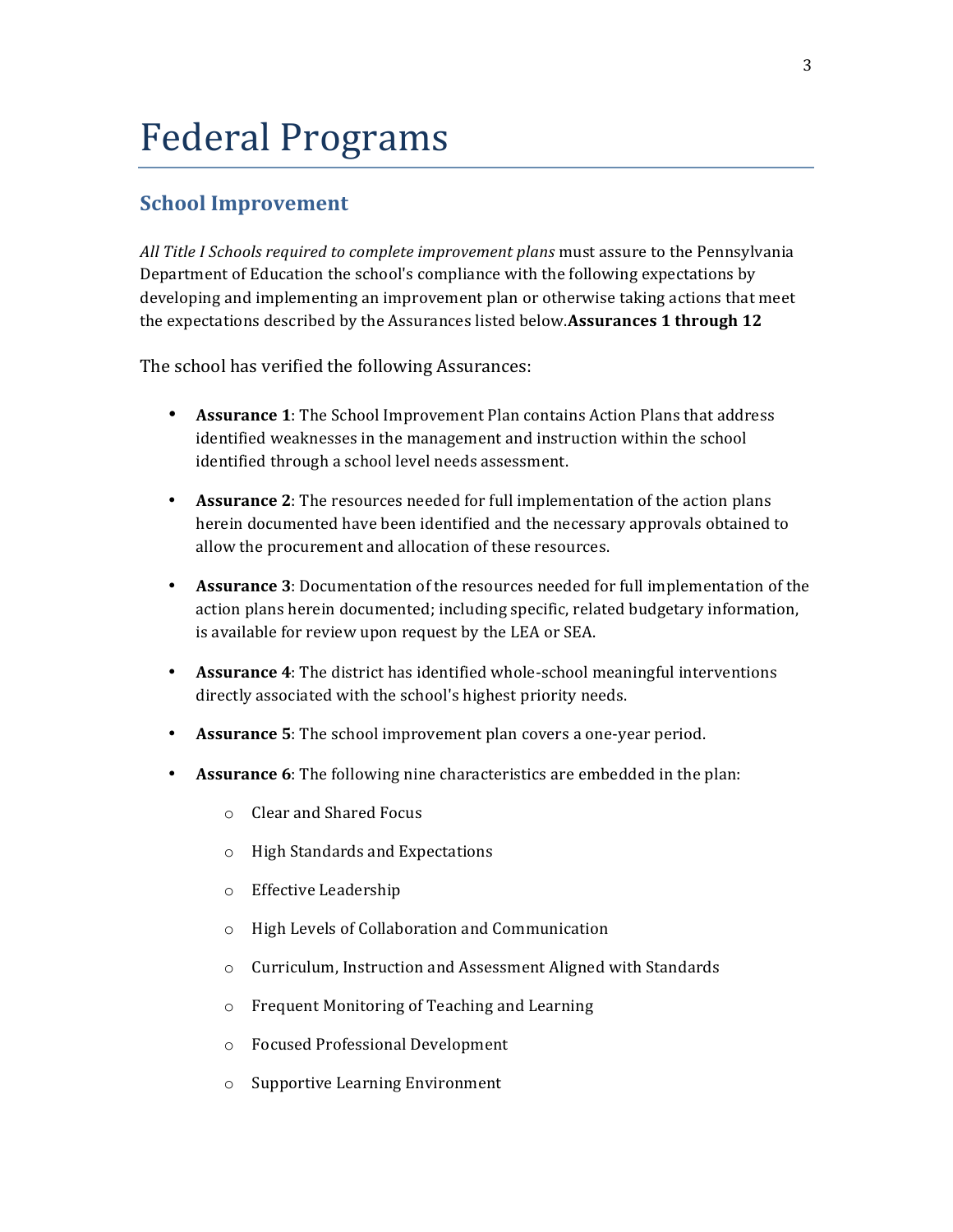- $\circ$  High Levels of Community and Parent Involvement
- Assurance 7: Schools must implement evidence-based interventions associated with the two or three highest priority systemic challenges identified through the needs assessment.
- Assurance 8: The school improvement plan delineates responsibilities fulfilled by the school, the LEA and the SEA serving the school under the plan.
- **Assurance 9**: Establish specific annual, measurable targets for continuous and substantial progress at the school level and for each student group for whom an achievement gap is observed.
- **Assurance 10**: A mentoring/induction program used with teachers new to the school exists; the essential elements of the mentoring/induction program are documented and the documentation is available for review upon request by LEA or SEA authorities.

### **Assurance 13**

The school is communicating with parents regarding school improvement efforts via the following strategies:

- School web site
- PTA/PTO website
- Yearly letter to parents
- Family Night/ Open House / Back to School Night/ Meet-the-Teachers Night, etc.
- Parent-Teacher Conferences

### **Assurance for Priority Schools (Annually Updated SIP)**

The school has completed an evaluation of previous school plan and updated the current plan based on the evaluation.

No

### **Coordination of Programs**

### **Technical Assistance**

The LEA provides quidance, technical assistance, and support to schools developing schoolwide programs in the areas of needs assessment, comprehensive planning, implementation, and *evaluation of schoolwide program and requirements.*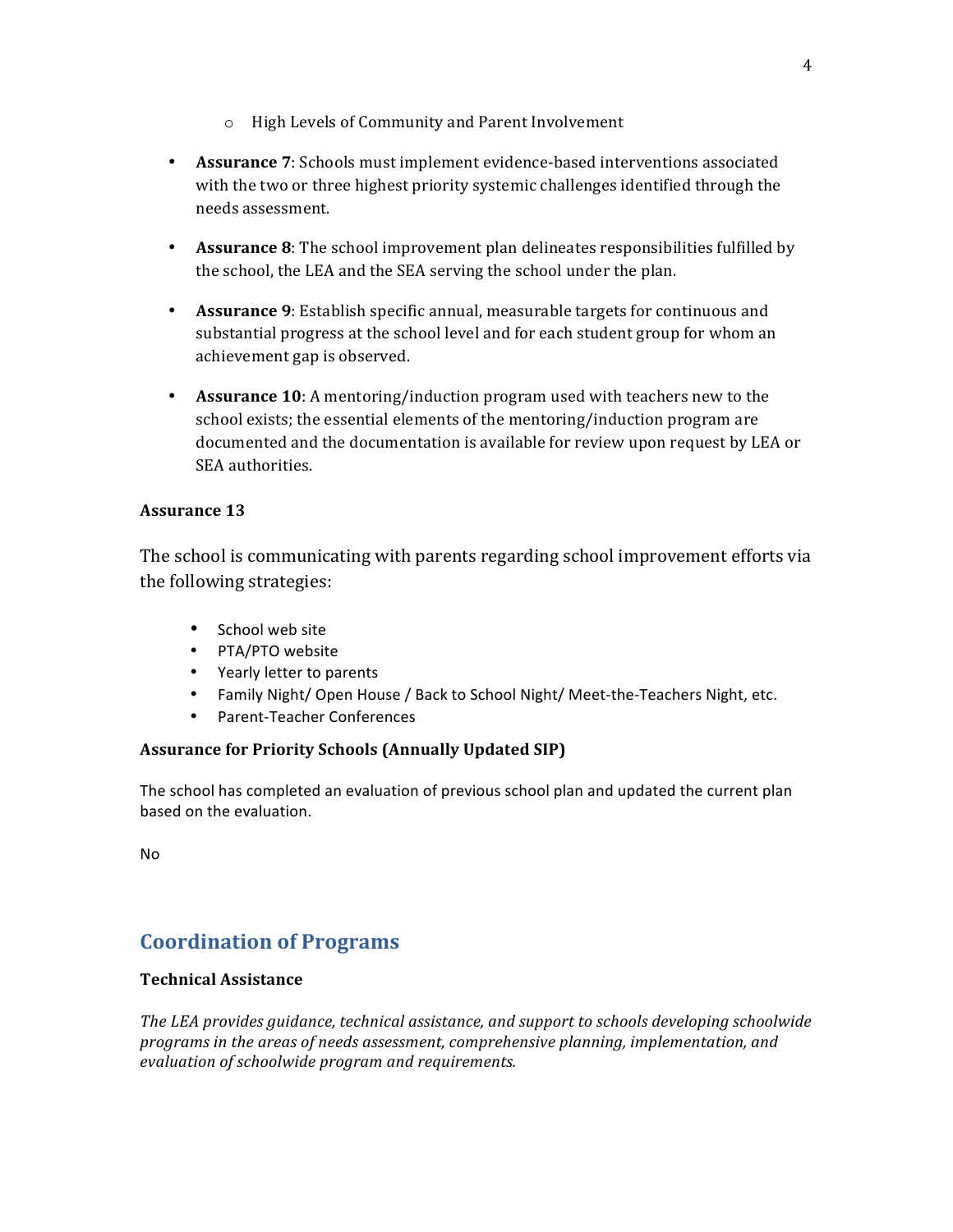Describe the technical assistance provided. Explain why it was considered high quality technical assistance.

**The district hired Step-by-Step Learning consultants to work with our elementary** schools for Grades K-2. More specifically, Step-by-Step Learning is assisting principals, supervisors, teachers, and reading specialists in the area of literacy. **Through their work in the Bethlehem Area School District, Step-by-Step Learning is helping our team create a comprehensive literacy plan that will be implemented in our elementary schools. An IU Representative was contracted to provide technical** assistance to the building principal and assistance and training for teachers in Grades **3-5 in the area of literacy.**

| Provider                         | <b>Meeting</b><br><b>Date</b> | <b>Type of Assistance</b>                                                                                                                                                                                                                                      |
|----------------------------------|-------------------------------|----------------------------------------------------------------------------------------------------------------------------------------------------------------------------------------------------------------------------------------------------------------|
| IU                               | 5/16/2018                     | Monthly Data Analysis Meetings during the 2018-2019<br>school year                                                                                                                                                                                             |
| IU<br>Representative             | 5/15/2018                     | IU Representative will provide training to Grades 3-5<br>grade level teachers during the summer on teaching<br>literacy, the foundational principles and text dependent<br>analysis. Grades 4 & 5 will meet on June 27th and Grade<br>3 will meet on July 10th |
| $\overline{I}$<br>Representative | 5/16/2018                     | LETRS Training; continue weekly coaching and modeling<br>to teachers in Grades 3, 4 and 5                                                                                                                                                                      |
| <b>SBSL</b>                      | 6/13/2017                     | SBSL will continue to provide literacy training, modeling<br>and coaching to Grade K-2 grade level teachers during<br>the 2018-2019                                                                                                                            |
| <b>SBSL</b>                      | 6/13/2017                     | K-2 Small Group Modeling and Coaching continues for<br>the 2018-2019 school year                                                                                                                                                                               |
| <b>SBSL</b>                      | 6/13/2017                     | Instructional Planning will continue during the 2018-<br>2019 school year                                                                                                                                                                                      |
| <b>SBSL</b>                      | 6/13/2017                     | Principal Coaching will continue for the 2018-2019<br>school year                                                                                                                                                                                              |
| <b>SBSL</b>                      | 6/11/2018                     | Principal Data Review                                                                                                                                                                                                                                          |
| <b>SBSL</b>                      | 6/13/2018                     | Principal Core Coaching & Planning for the 2018-2019<br>school year June 13-June 15                                                                                                                                                                            |
| Step-By-Step<br>Learning (SBSL)  | 4/24/2018                     | SBSL Consultants will provide literacy training to BASD<br>Principals from 6/27/18 - 8/13/18                                                                                                                                                                   |

#### **Student Assessment of Progress**

Describe strategies or processes that have included teachers in the decisions regarding the use of academic assessments to improve the achievement of individual students and the overall instructional program.

Teachers meet bi-weekly to review data and student progress. Teachers also meet 3x a year after each benchmark assessment to analyze data and plan for instruction.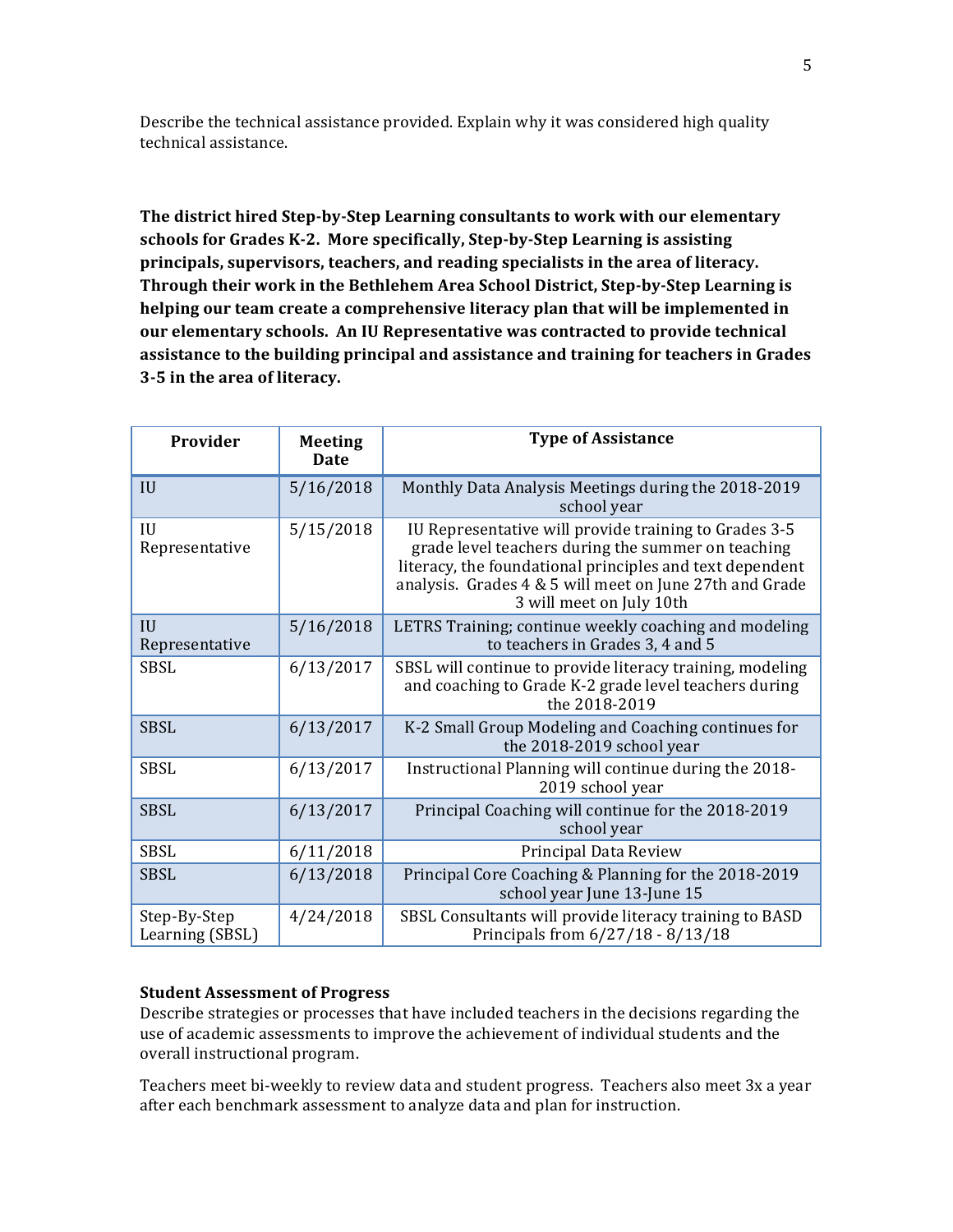In order to assist students in meeting challenging achievement goals, increased instructional time is a necessity. Please indicate (yes/no) the options for increased time that students will have access to if identified as at-risk of failing or failing to meet achievement standards.

| <b>Options</b>                               | Yes or No      |
|----------------------------------------------|----------------|
| <b>Extended School Day/Tutoring Programs</b> | <b>Yes</b>     |
| Reading                                      | Yes            |
| Math                                         | <b>Yes</b>     |
| Science                                      | N <sub>0</sub> |
| <b>Before School</b>                         | N <sub>o</sub> |
| After School                                 | Yes            |
| Lunch/Study Periods                          | N <sub>0</sub> |
| <b>Summer School Program</b>                 | <b>Yes</b>     |
| Reading                                      | <b>Yes</b>     |
| Math                                         | Yes            |
| Science                                      | N <sub>o</sub> |
| <b>In-class Instructional Support</b>        | <b>Yes</b>     |
| <b>Pull Out Instructional Support</b>        | <b>Yes</b>     |

### **Consolidation of Funds**

Please indicate if your school/charter is consolidating state, local, and federal funds. (Your school/charter must keep on file an approval letter from your Regional Coordinator).

Not Answered.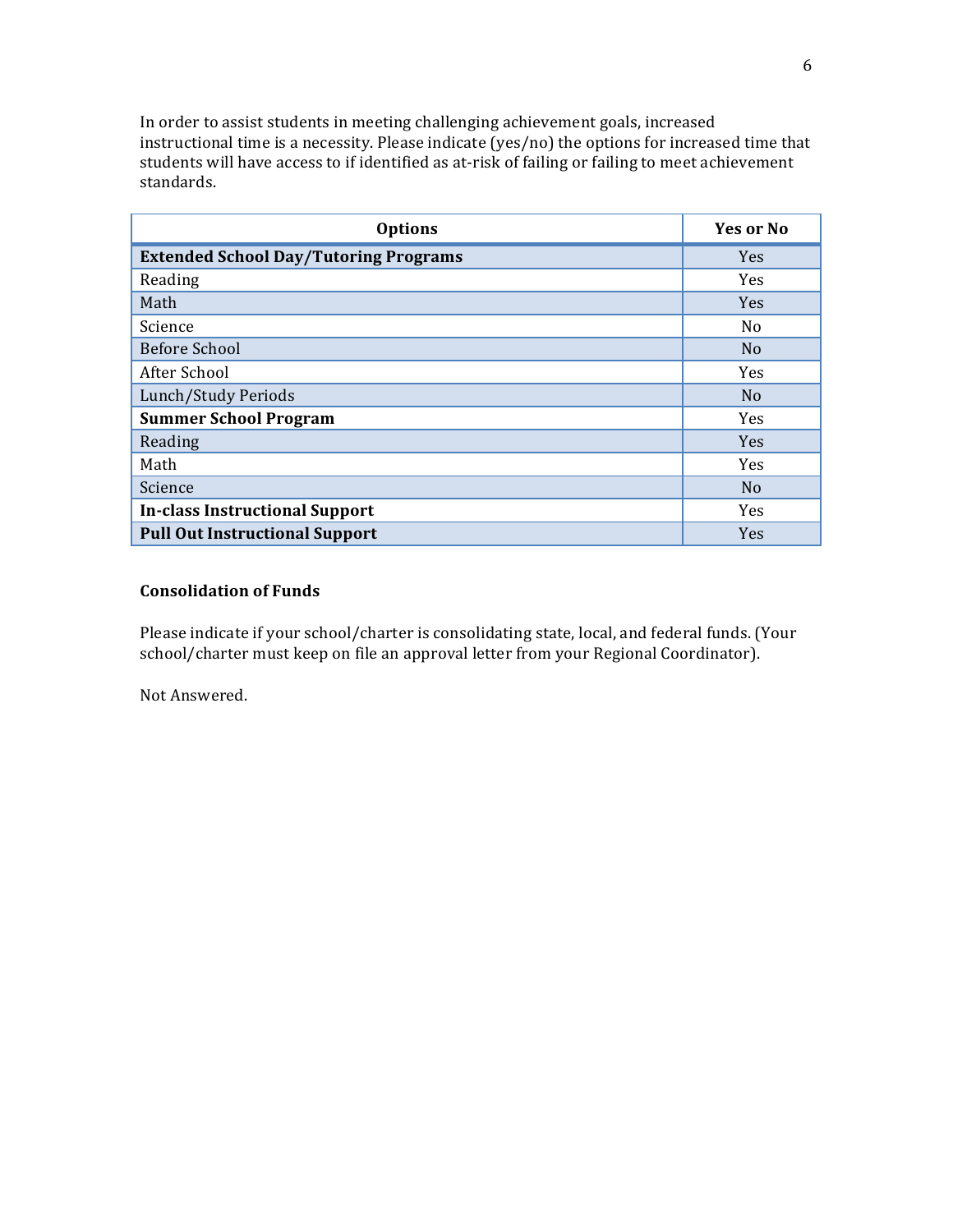## Needs Assessment

### **School Accomplishments**

#### **Accomplishment #1:**

100% of our students meet the Annual Academic Growth Expectations in Mathematics during 2016-2017.

#### **Accomplishment #2:**

73% of our students meet the Annual Academic Growth Expectations in ELA during 2016-2017.

### Accomplishment #3:

We had a 96.19% attendance rate during 2016-2017 school year.

### Accomplishment #4:

92.56 of "ALL STUDENTS" met the required gap clousre during 2016-2017.

### **Accomplishment #5:**

100% of "HISTORICALLY UNDERPERFORMING" met the required gap closure in Mathematics during 2016-2017.

#### Accomplishment #6:

We had a 100% test participation rate on the PSSA Science exam during 2016-2017.

#### **Accomplishment #7:**

Over 50 community partners and volunteers dedicate their time and service to students before, during and after school.

**Accomplishment #8:**

We have had increased offerings for after-school programming.

#### Accomplishment #9:

We offer over 15 parental engagement activities/event during the school year.

#### Accomplishment #10:

We had a 99.40% test participation rate on the PSSA ELA & MATH exam during 2016-2017.

#### **Accomplishment #11:**

Increased teacher knowledge in the science of teaching reading in grades K-2.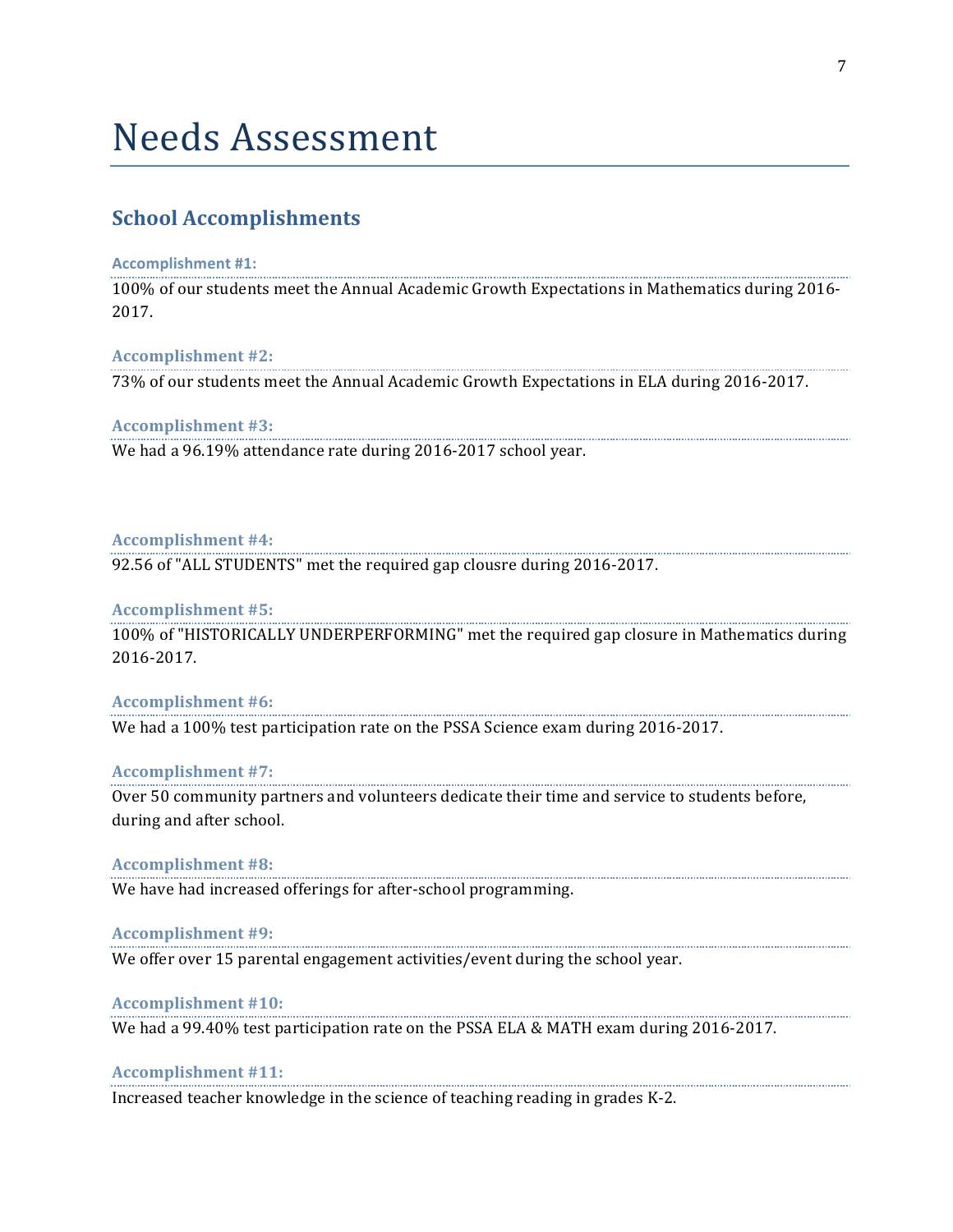### **School Concerns**

### **Concern #1:**

2016-2017 PSSA Percentages:

40.13% Proficient & Advanced on Math PSSA - 2016-2017

43.31% Proficient & Advanced on ELA PSSA - 2016-2017

53.57% Proficient & Advanced on Science PSSA

**Concern #2:**

Grade 3 Proficient & Advanced PSSA Percentage: 45.65% for 2016-2017.

### **Concern #3:**

Historically Underperforming Students:

ELA and Science % of Required Gap Closure for 2016-2017 was 0%.

**Concern #4:** 2016-2017 PVAAS Science Annual Academica Growth Expectations was 58.00%.

**Concern #5:**

Implementation dip due to the implementation of a new core curriculum.

### **Prioritized Systemic Challenges**

**Systemic Challenge #1** *(Guiding Question #1)* Ensure that there is a system in the school and/or district that fully ensures the principal is enabled to serve as a strong instructional leader who, in partnership with the school community (students, staff, parents, community, etc.) leads achievement growth and continuous improvement within the school.

### **Aligned Concerns:**

2016-2017 PSSA Percentages: 40.13% Proficient & Advanced on Math PSSA - 2016-2017 43.31% Proficient & Advanced on ELA PSSA - 2016-2017 53.57% Proficient & Advanced on Science PSSA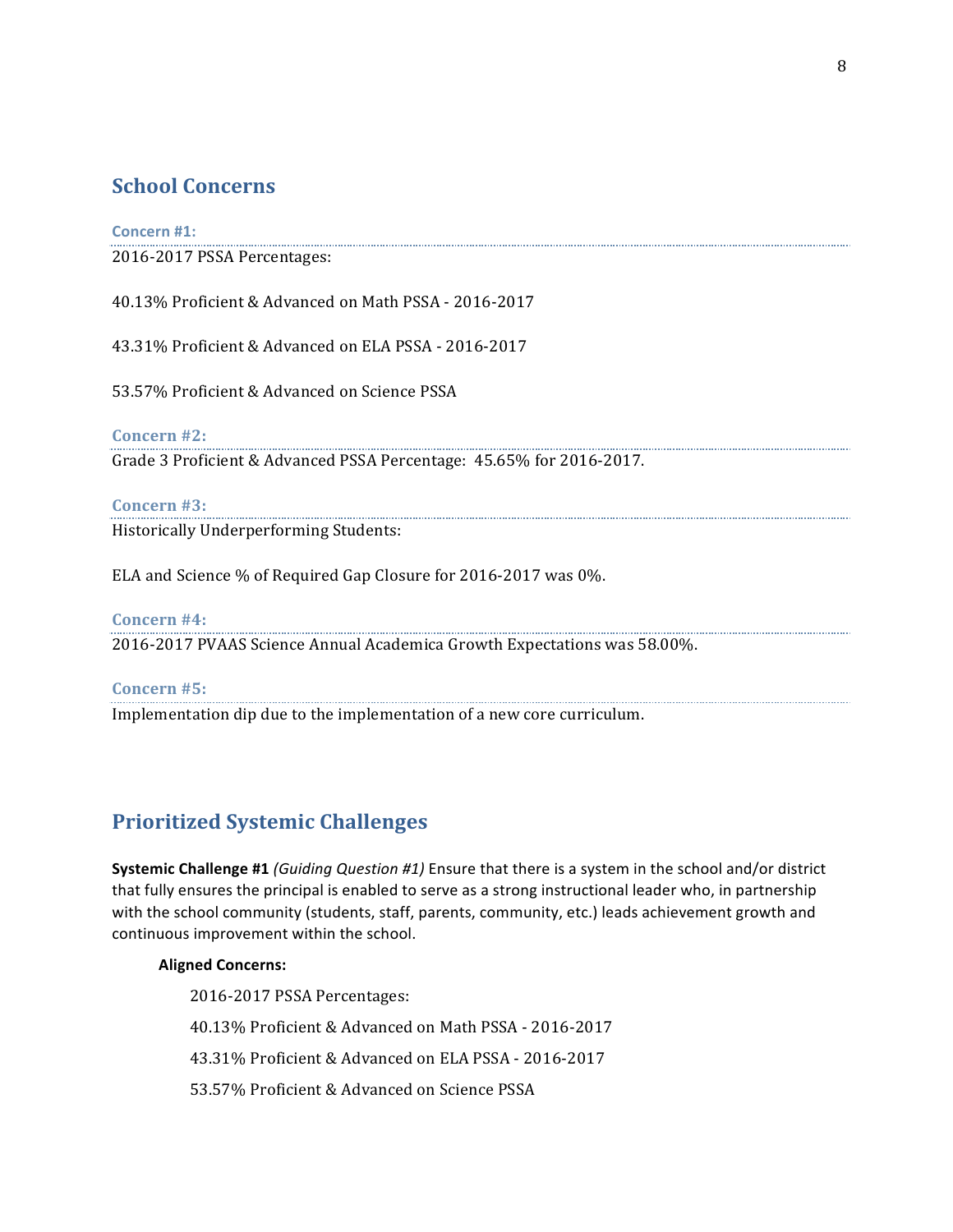Historically Underperforming Students:

ELA and Science % of Required Gap Closure for 2016-2017 was 0%.

Implementation dip due to the implementation of a new core curriculum.

**Systemic Challenge** #2 *(Guiding Question #2)* Ensure that there is a system within the school that fully ensures school-wide use of data that is focused on school improvement and the academic growth of all students

### **Aligned Concerns:**

2016-2017 PSSA Percentages: 40.13% Proficient & Advanced on Math PSSA - 2016-2017 43.31% Proficient & Advanced on ELA PSSA - 2016-2017 53.57% Proficient & Advanced on Science PSSA

Grade 3 Proficient & Advanced PSSA Percentage: 45.65% for 2016-2017.

Historically Underperforming Students:

ELA and Science % of Required Gap Closure for 2016-2017 was 0%.

2016-2017 PVAAS Science Annual Academica Growth Expectations was 58.00%.

Implementation dip due to the implementation of a new core curriculum.

**Systemic Challenge #3** *(Guiding Question #3)* Ensure that there is a system within the school that fully ensures consistent implementation of a standards aligned curriculum framework across all classrooms for all students.

### **Aligned Concerns:**

2016-2017 PSSA Percentages:

40.13% Proficient & Advanced on Math PSSA - 2016-2017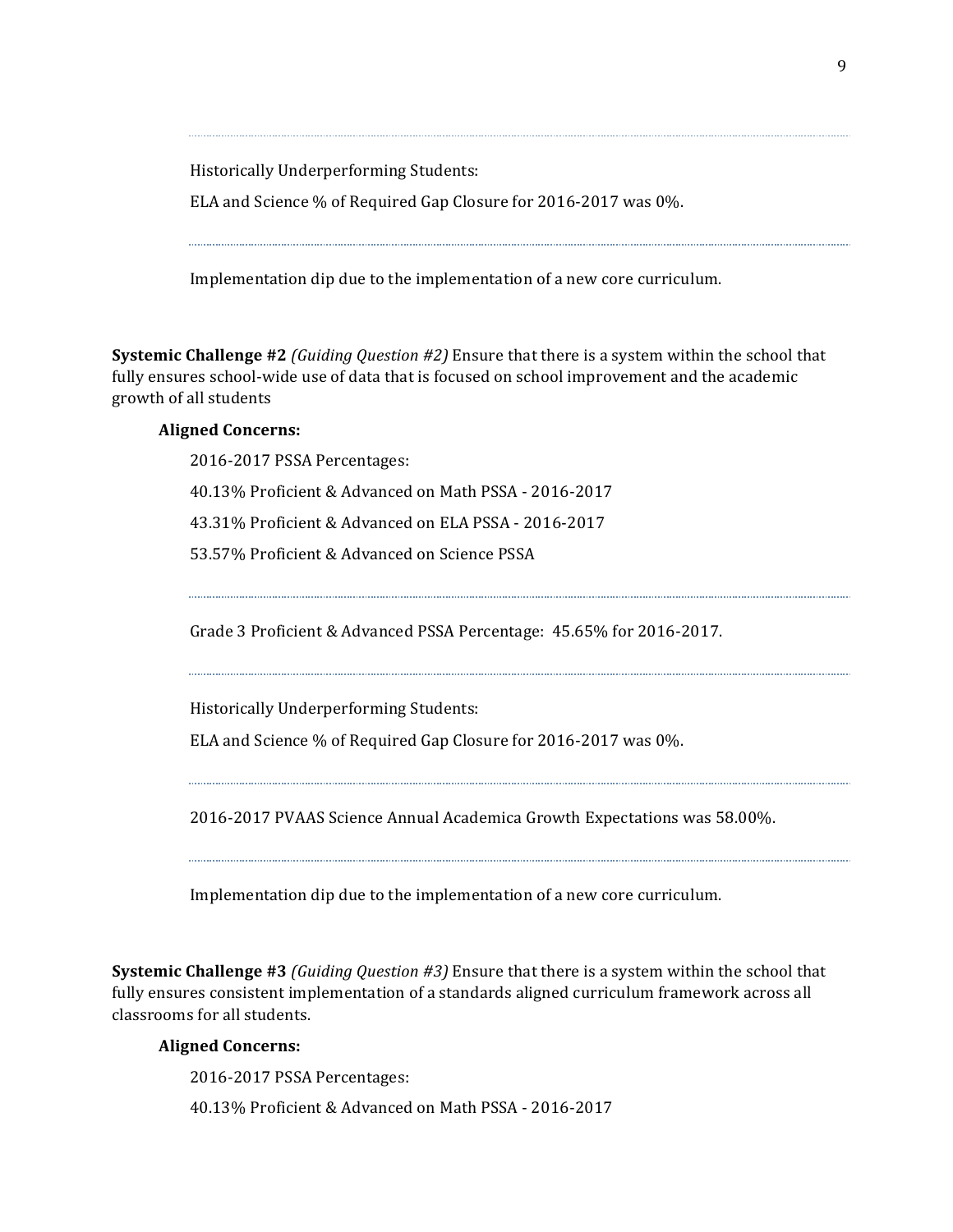43.31% Proficient & Advanced on ELA PSSA - 2016-2017 53.57% Proficient & Advanced on Science PSSA

Grade 3 Proficient & Advanced PSSA Percentage: 45.65% for 2016-2017.

Historically Underperforming Students:

ELA and Science % of Required Gap Closure for 2016-2017 was 0%.

**Systemic Challenge** #4 *(Guiding Question #4)* Ensure that there is a system within the school that fully ensures consistent implementation of effective instructional practices that meet the needs of all students across all classrooms and aligns with the Pennsylvania Framework for Teaching

### **Aligned Concerns:**

2016-2017 PSSA Percentages: 40.13% Proficient & Advanced on Math PSSA - 2016-2017 43.31% Proficient & Advanced on ELA PSSA - 2016-2017 53.57% Proficient & Advanced on Science PSSA

Grade 3 Proficient & Advanced PSSA Percentage: 45.65% for 2016-2017.

Historically Underperforming Students:

ELA and Science % of Required Gap Closure for 2016-2017 was 0%.

2016-2017 PVAAS Science Annual Academica Growth Expectations was 58.00%.

Implementation dip due to the implementation of a new core curriculum.

**Systemic Challenge #5** *(Guiding Question #6)* Ensure that there is a system within the school that fully ensures a safe and supportive environment for all students.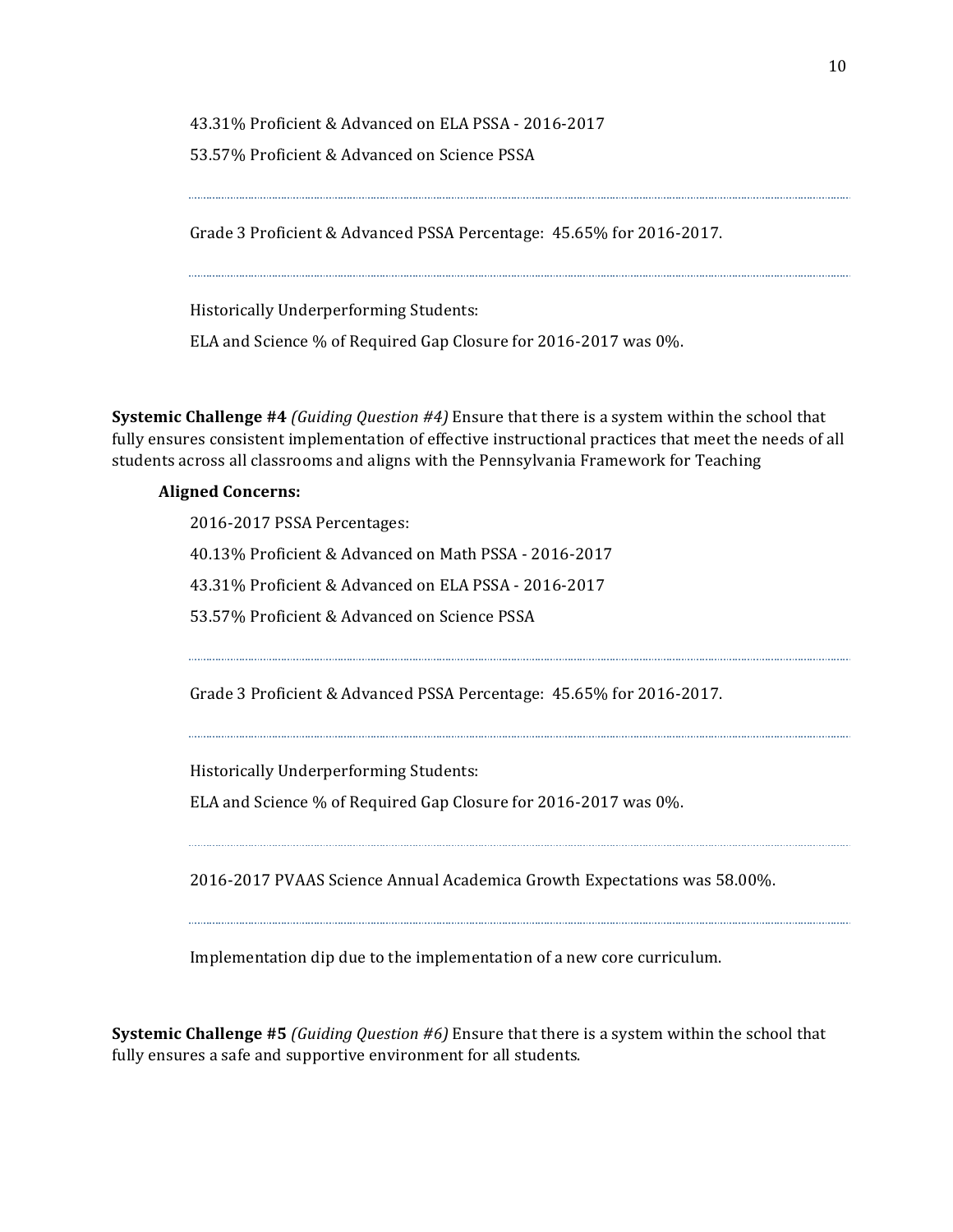**Systemic Challenge** #6 *(Guiding Question #5)* Ensure that the organizational structure, processes, materials, equipment, and human and fiscal resources within the school align with the school's goals for student growth and continuous school improvement.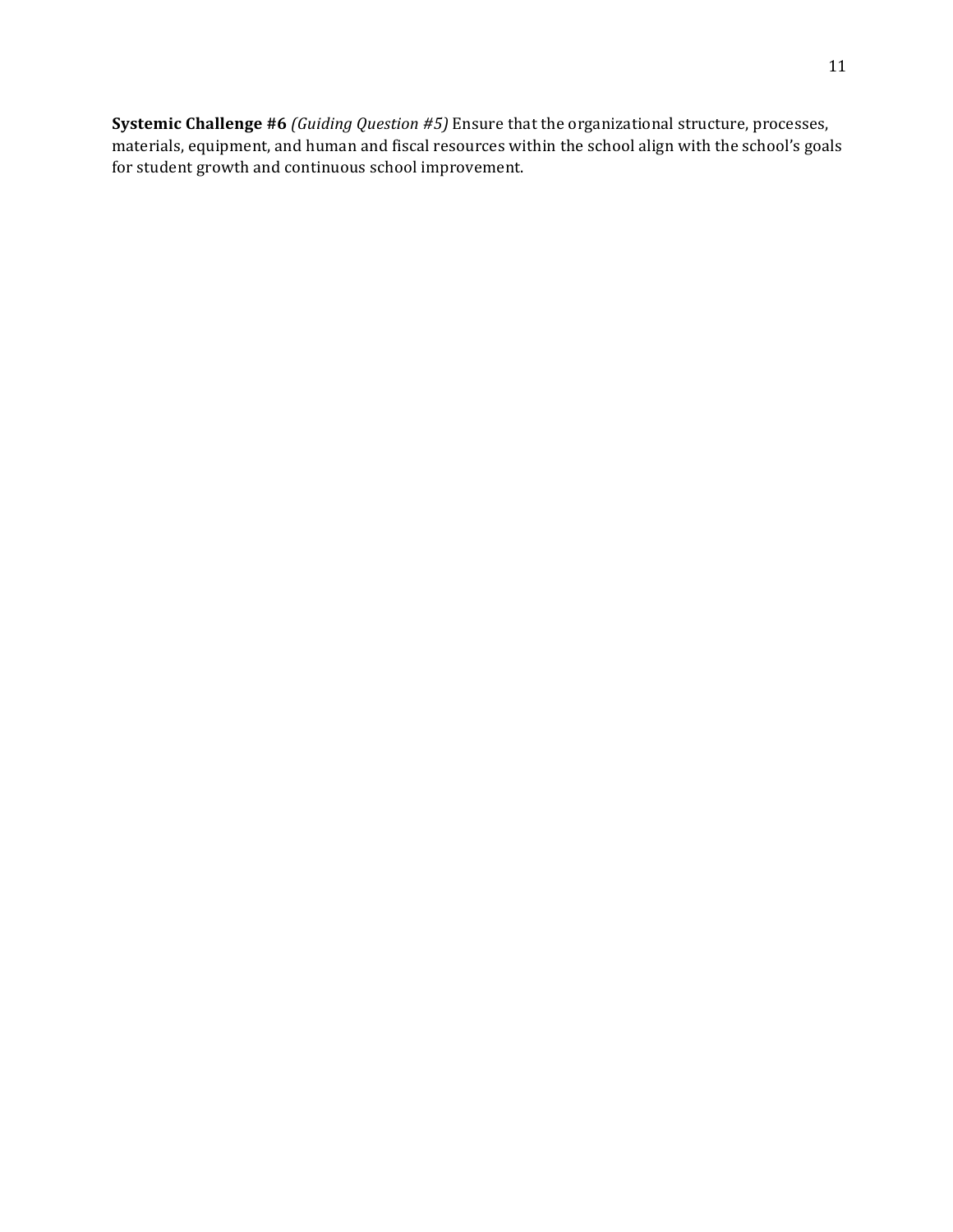## School Level Plan

### **Action Plans**

Goal #1: Ensure that there is a system in the school and/or district that fully ensures the principal is enabled to serve as a strong instructional leader who, in partnership with the school community (students, staff, parents, community, etc.) leads achievement growth and continuous improvement within the school.

### **Indicators of Effectiveness:**

Type: Annual Data Source: Leadership Coaching Specific Targets: Increased principal knowledge in the science of teaching reading, foundational principles and literacy strategies

### *Strategies:*

### *Leadership Coaching*

### Description:

Research-based strategy: Leadership Coaching, professional development and training

The building principal will attend professional development, literacy training and data review and analysis meetings with teaching staff.

**SAS Alignment:** Standards, Assessment, Curriculum Framework, Instruction, Materials & Resources, Safe and Supportive Schools

### *Implementation Steps:*

### *Leadership Coaching and Training*

### **Description:**

Principals will conduct classroom walkthrough, attend and conduct grade level meetings.

**Start Date:** 6/19/2017 **End Date:** 6/1/2018

**Program Area(s):** Professional Education

**Supported Strategies:**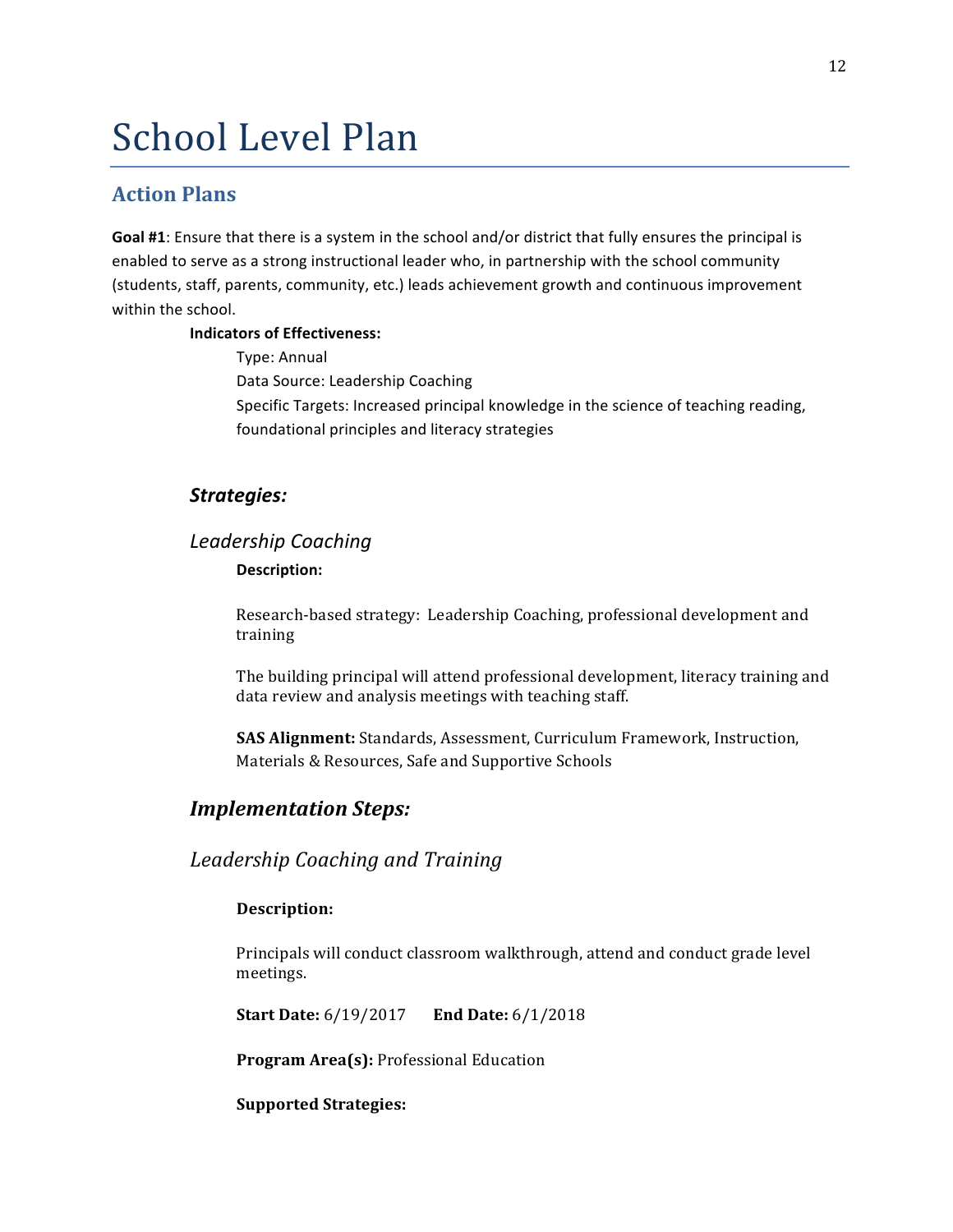• Leadership Coaching

Goal #2: Ensure that there is a system within the school that fully ensures school-wide use of data that is focused on school improvement and the academic growth of all students

#### **Indicators of Effectiveness:**

Type: Annual

Data Source: PVAAS Growth Data for Reading in 2015

Specific Targets: 70% of all students will meet or exceed the annual academic growth expectations in Reading.

Type: Annual

Data Source: PVAAS Growth for Reading in 2016

Specific Targets: 80% of all students will meet or exceed the annual academic growth expectations in Reading.

Type: Annual

Data Source: PVAAS Growth for Reading in 2017.

Specific Targets: 90+% of all students will meet or exceed the annual academic growth expectations in Reading.

Type: Annual

Data Source: 2015 Reading PSSA Proficiency for "Historically Underperforming Students"

Specific Targets: 43% of Historically Underperforming Students will be Proficient or Advanced on the Reading PSSA Assessment.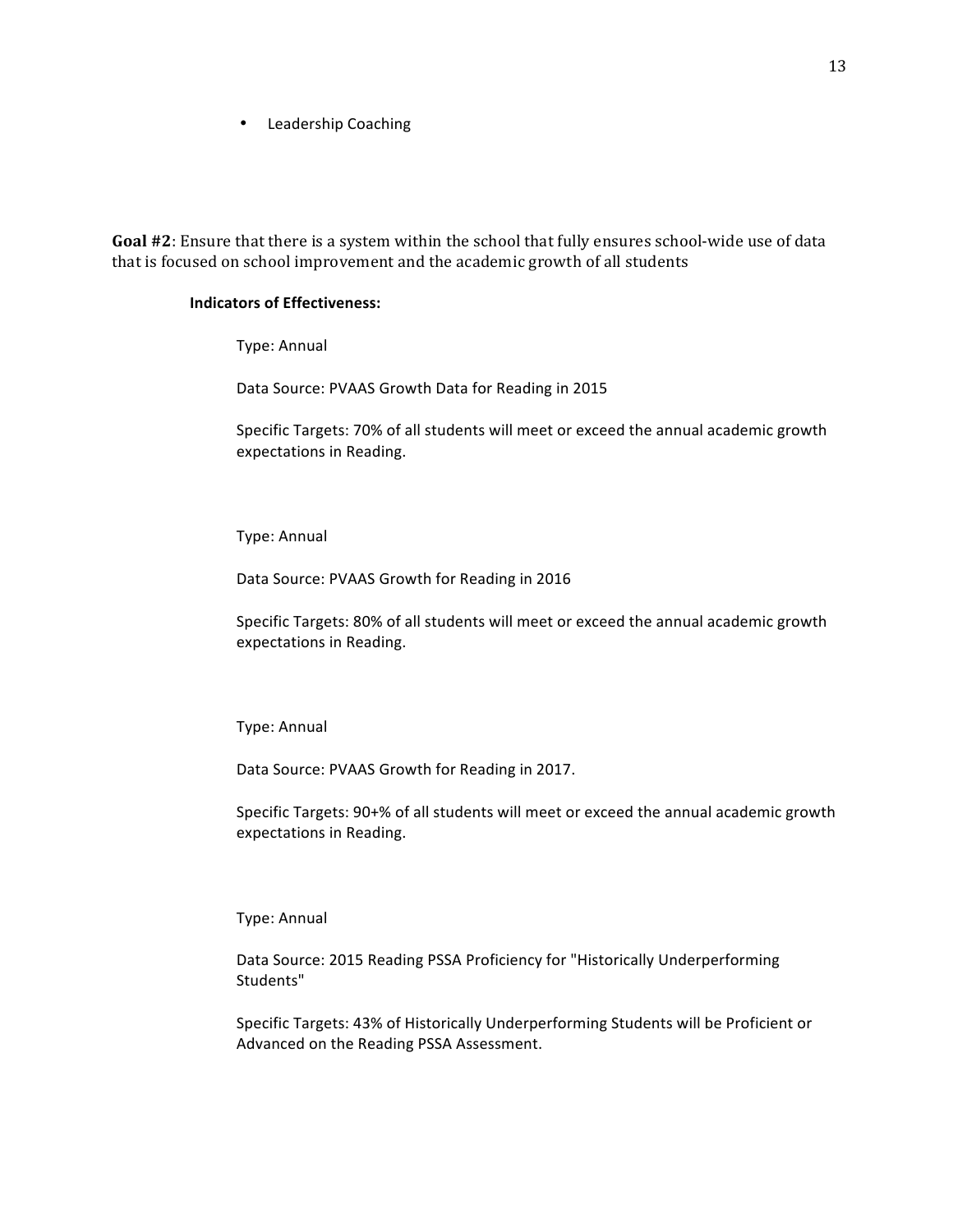Type: Annual

Data Source: 2016 Reading PSSA Proficiency for "Historically Underperforming Students"

Specific Targets: 49% of Historically Underperforming Students will be Proficient or Advanced on the Reading PSSA Assessment.

Type: Annual

Data Source: 2017 Reading PSSA Proficiency for "Historically Underperforming Students"

Specific Targets: 55% of Historically Underperforming Students will be Proficient or Advanced on the Reading PSSA Assessment.

Type: Annual

Data Source: 2015 Math PSSA Proficiency for "Historically Underperforming Students"

Specific Targets: 40% of Historically Underperforming Students will be Proficient or Advanced on the Math PSSA Assessment.

Type: Annual

Data Source: 2016 Math PSSA Proficiency for "Historically Underperforming Students"

Specific Targets: 46% of Historically Underperforming Students will be Proficient or Advanced on the Math PSSA Assessment.

Type: Annual

Data Source: 2017 Math PSSA Proficiency for "Historically Underperforming Students"

Specific Targets: 52% of Historically Underperforming Students will be Proficient or Advanced on the Math PSSA Assessment.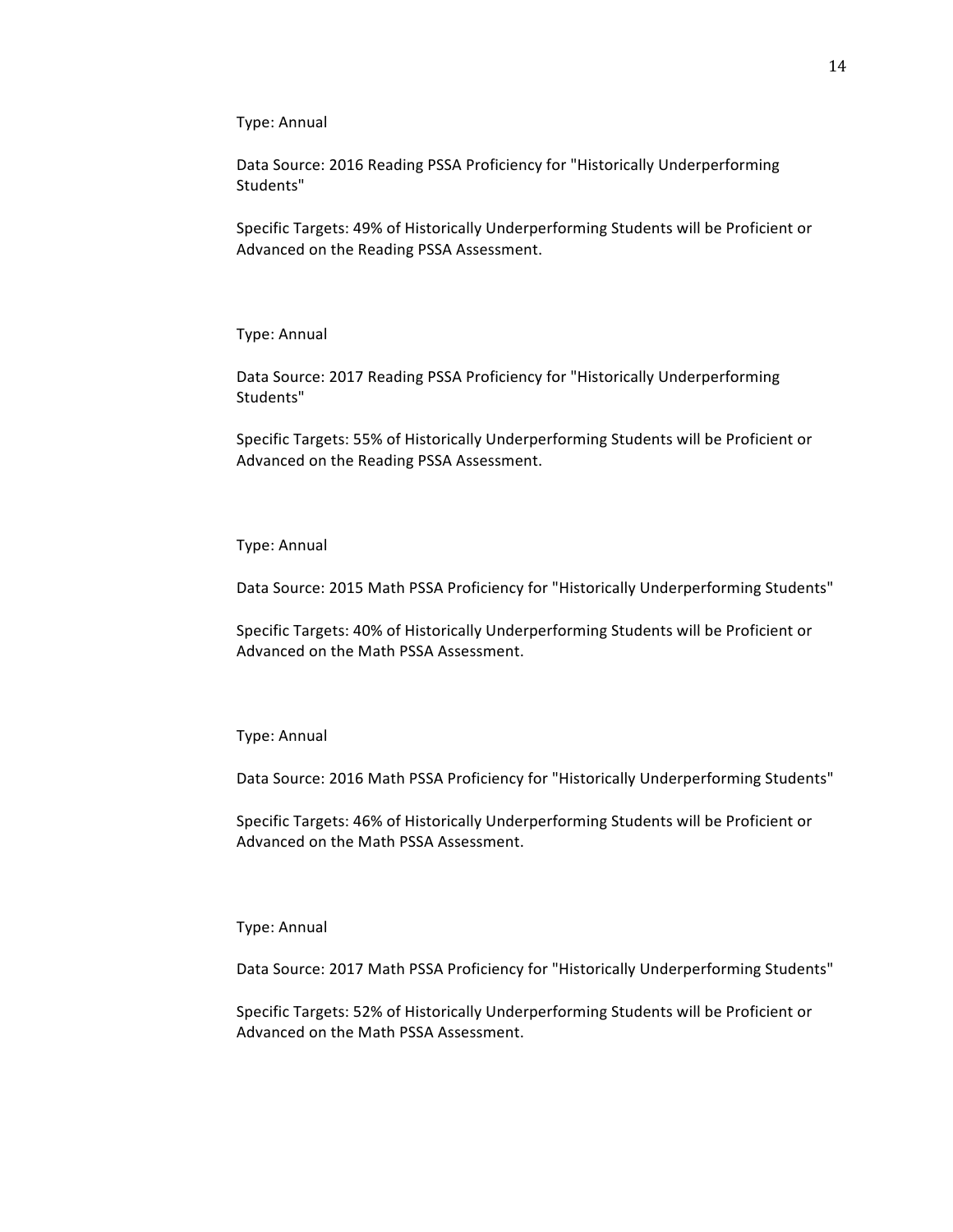Type: Interim

Data Source: 2015-2017 Fall and Winter Study Island Math and Reading Benchmark Data

Specific Targets: The CDT will be administered to 100% of students scoring BB or B on the Study Island Assessment to determine skill deficits and provide appropriate interventions.

### *Strategies:*

### *Data Analysis Procedures, Data-Informed Instruction, Data Teams & Data Warehousing*

**Description:** Using Student Achievement Data to Support Instructional Decision Making provides a WWC reporting of various strategies related to the acquisition, analysis, and application of student data. (Source: http://ies.ed.gov/ncee/wwc/pdf/practice\_guides/dddm\_pg\_092909.pdf )

**SAS Alignment:** Assessment, Instruction

### *Conduct a Systems Audit/Gap Analysis*

#### Description:

A gap analysis will be conducted to determine gaps in literacy, school-wide communication, resources, scheduling, data analysis and instructional alignment with PA Core Standards. Results of the gap analysis will be used to adjust systemic pratices to ensure there is a system within the school that fully utilizes resources to focus efforts on school improvment and academic growth for all students.

**SAS Alignment:** Standards, Assessment, Curriculum Framework, Instruction, Materials & Resources

*Collaborative Learning Cultures*  $\sim$  Develop a System that Allows for *Effective and Strategic Communication with ALL Involved with Student Learning and Improvement*

#### **Description:**

"Collaborative learning cultures and their direct impact on school improvement and student achievement has been made so consistently and conclusively" that Lincoln Elementary School has chosen to adopt collaborative approaches as a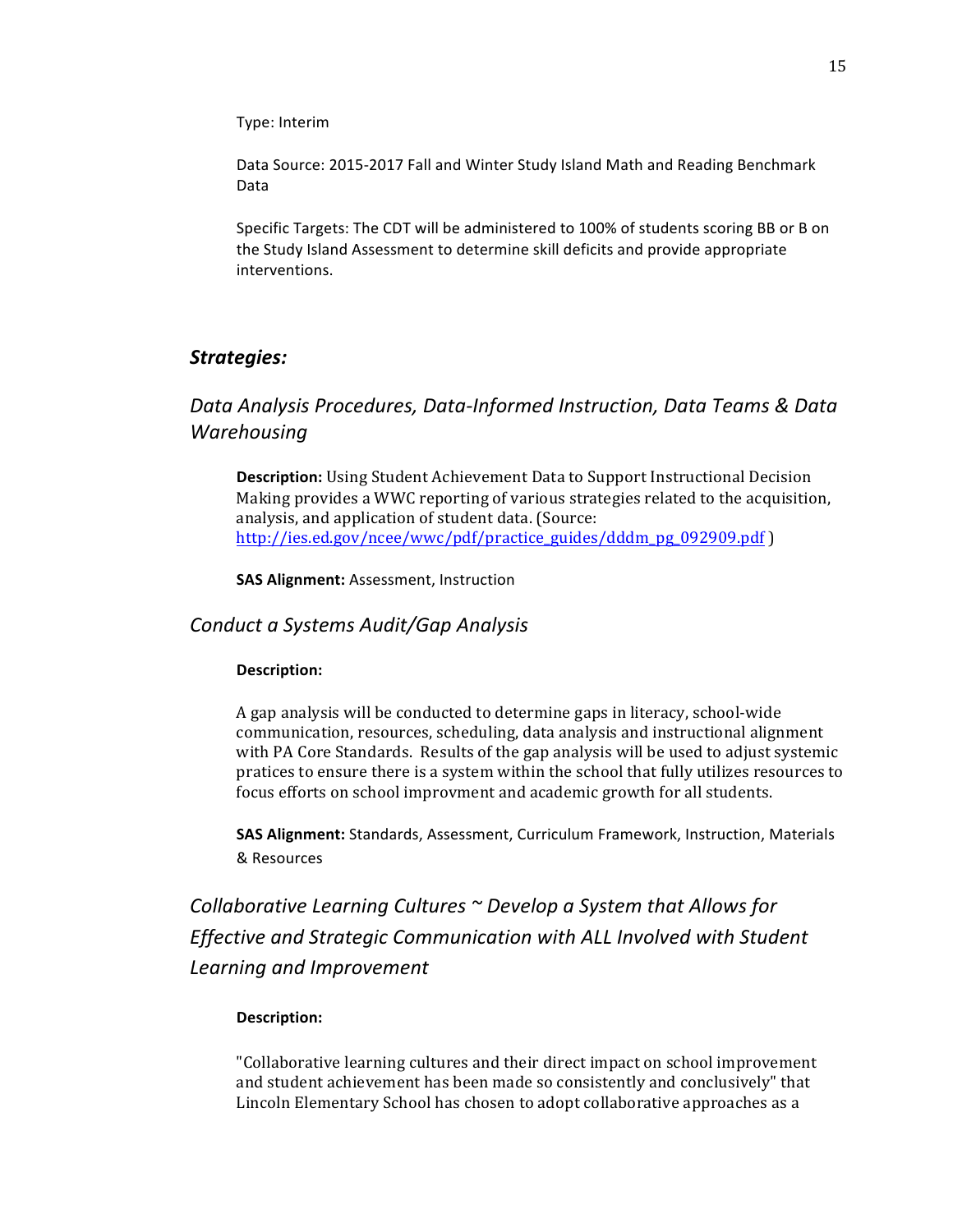keystone for a laser-like focus on academic achievement and growth for all students. (excerpted from Ontario Leadership Strategy Bulletin #3 2010)

**SAS Alignment:** Standards, Assessment, Curriculum Framework, Instruction, Materials & Resources, Safe and Supportive Schools

### *Systemic Support*

### **Description:**

"Internal and external support is essential to the success of continuous school improvement strategic planning." (Every Child Every Day by Dr. Mark Edwards) As a community-driven school all stakeholders need to be "all in" to ensure positive outcomes for the whole child.

**SAS Alignment: None selected** 

### *Strong Leadership*

### Description:

"A shared vision and mission are evident throughout the school. Decision making that is focused on the school vision and mission is shared with teachers, staff and the community. The principal ensures an equitable, respectful and supportive environmnet that is focused on promoting high achievement expectations for all students." (Six Quality Indicators of High-Achieving Schools  $\sim$  The Center for Comprehensive Reform and Improvement.)

**SAS Alignment:** None selected

### *Positive Beliefs and Dedication*

#### Description:

Adult beliefs and expectations that ALL students can be successful, and that they contribute to student success (academically, emotionally and socially). Therefore, adults form positive relationships and provide the opportunity for student empowerment. Adults adapt the to the needs of students vs. students adapting to the needs of adults.

**SAS Alignment:** Assessment, Instruction, Materials & Resources, Safe and Supportive **Schools** 

### *Student Empowerment*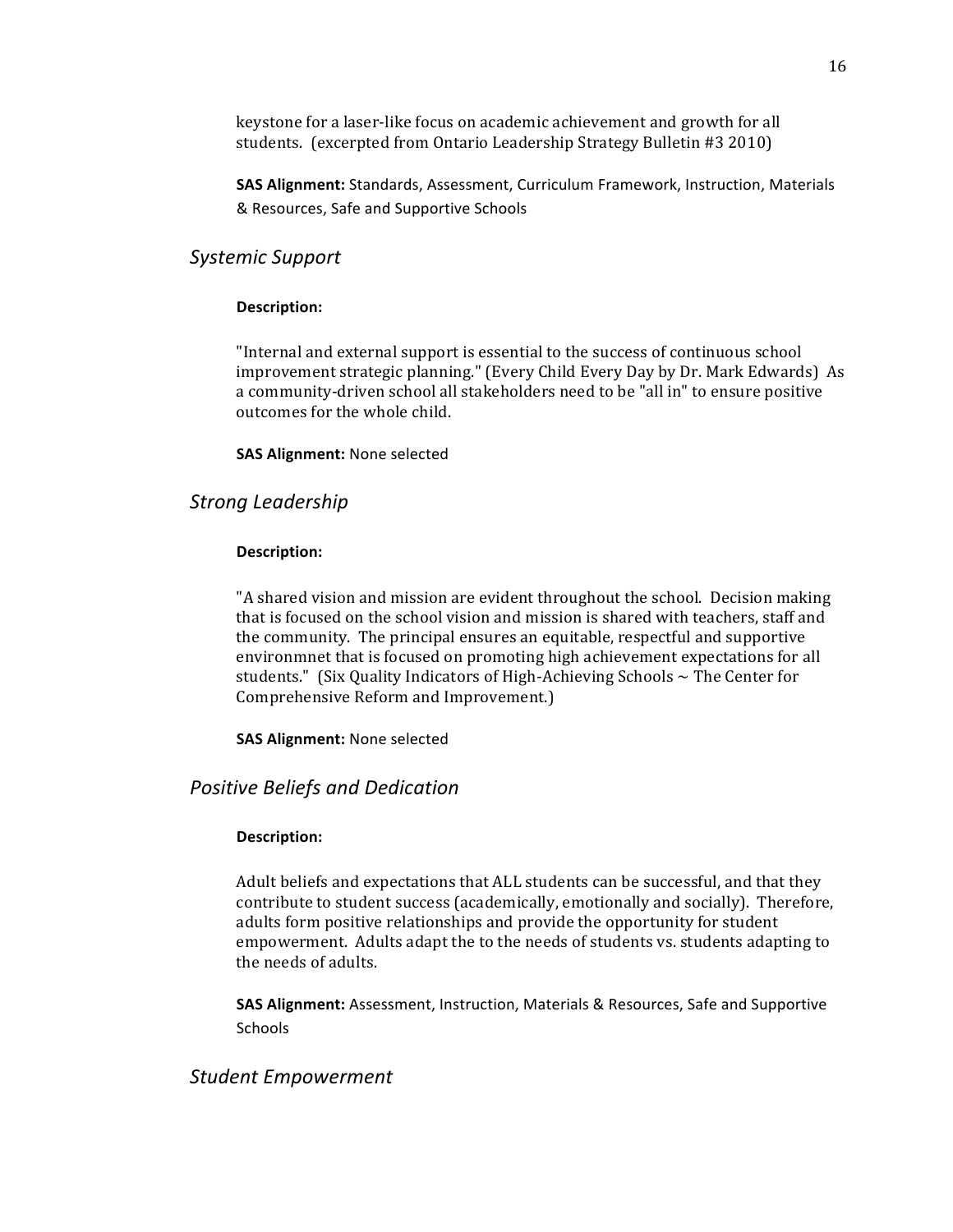#### Description:

"Focus on the needs of students and encourage them to develop to their fullest potential, based on their own vision for the future." (Every Child, Every Day by Mark. A. Edwards)

"Unleash the Greatness!" (The Leader In Me by Sean Covey)

Understand and utilize the Power of Yet and Growth Mind Sets (Carol Dweck).

**SAS Alignment:** None selected

### *Professional Development*

#### Description:

"Professional development is critical in equipping teachers and school leaders with the research based knowledge they need to design their reading program, select the right tools, and develop support systems. The most effective school implementation designs will take into account the need for ongoing professional development in order to create and sustain a culture of continuous learning and continuous improvement. To facilitate ongoing learning, teachers need time to learn." (Diamond, Consortium on Reading Excellence, Inc. 2006)

**SAS Alignment:** None selected

### *Implementation Steps:*

### *Establish a Focus School Leadership Team*

### Description:

The designation of Lincoln as a Focus School will be shared with the school community via letter and faculty meeting. Community members will be invited to join the collaborative process in developing a continuous comprehensive school improvement plan for the upcoming school years. All interested stakeholders will be welcomed to join the Focus School Leaderhsip Team.

Evidence: Letter, Sign-In Sheets

**Start Date: 1/28/2014 End Date: 10/9/2018** 

Program Area(s):

**Supported Strategies:**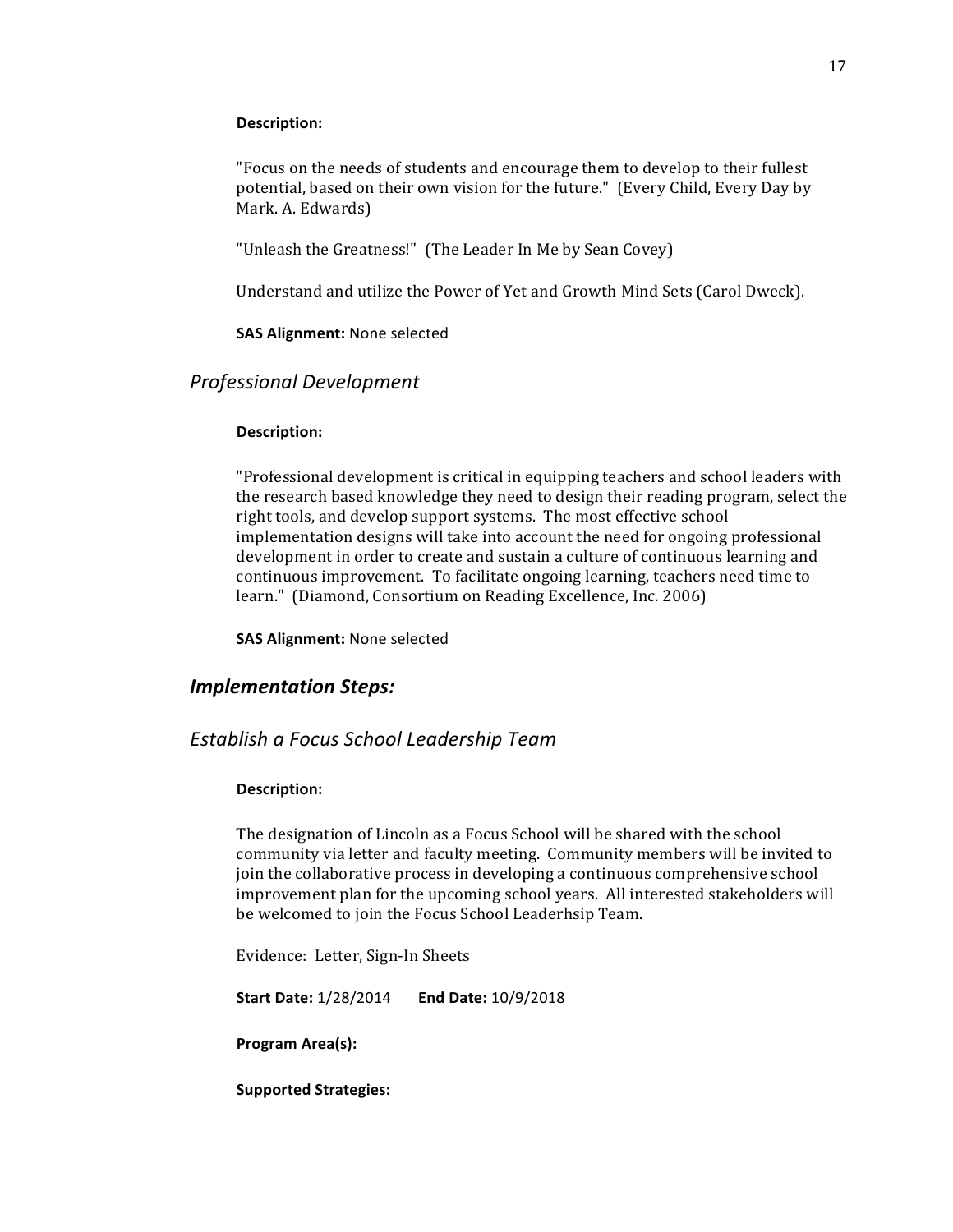- Collaborative Learning Cultures ~ Develop a System that Allows for Effective and Strategic Communication with ALL Involved with Student Learning and Improvement
- Systemic Support
- Strong Leadership

### **Regularly Scheduled Strategic Planning Meetings with the Focus School** *Leadership Team*

### **Description:**

Leadership Team members will meet weekly to identify system challenges, determine root causes and strategies to address systemic challenges.

Evidence: Agenda; Sign-In Sheets; Notes; Anecdotal Records

**Start Date:** 1/29/2014 **End Date:** 4/30/2014

### **Program Area(s):**

### **Supported Strategies:**

- Collaborative Learning Cultures ~ Develop a System that Allows for Effective and Strategic Communication with ALL Involved with Student Learning and Improvement
- Systemic Support
- Strong Leadership
- Professional Development

### *Maintenance of the Focus School Leadership Team*

#### **Description:**

The Focus School Leadership Team will meet, monitor and oversee the school improvement process and make appropriate adjustments as needed.

Evidence: meeting agendas; SIP; notes

**Start Date:**  $5/1/2014$  **End Date:**  $6/6/2018$ 

Program Area(s):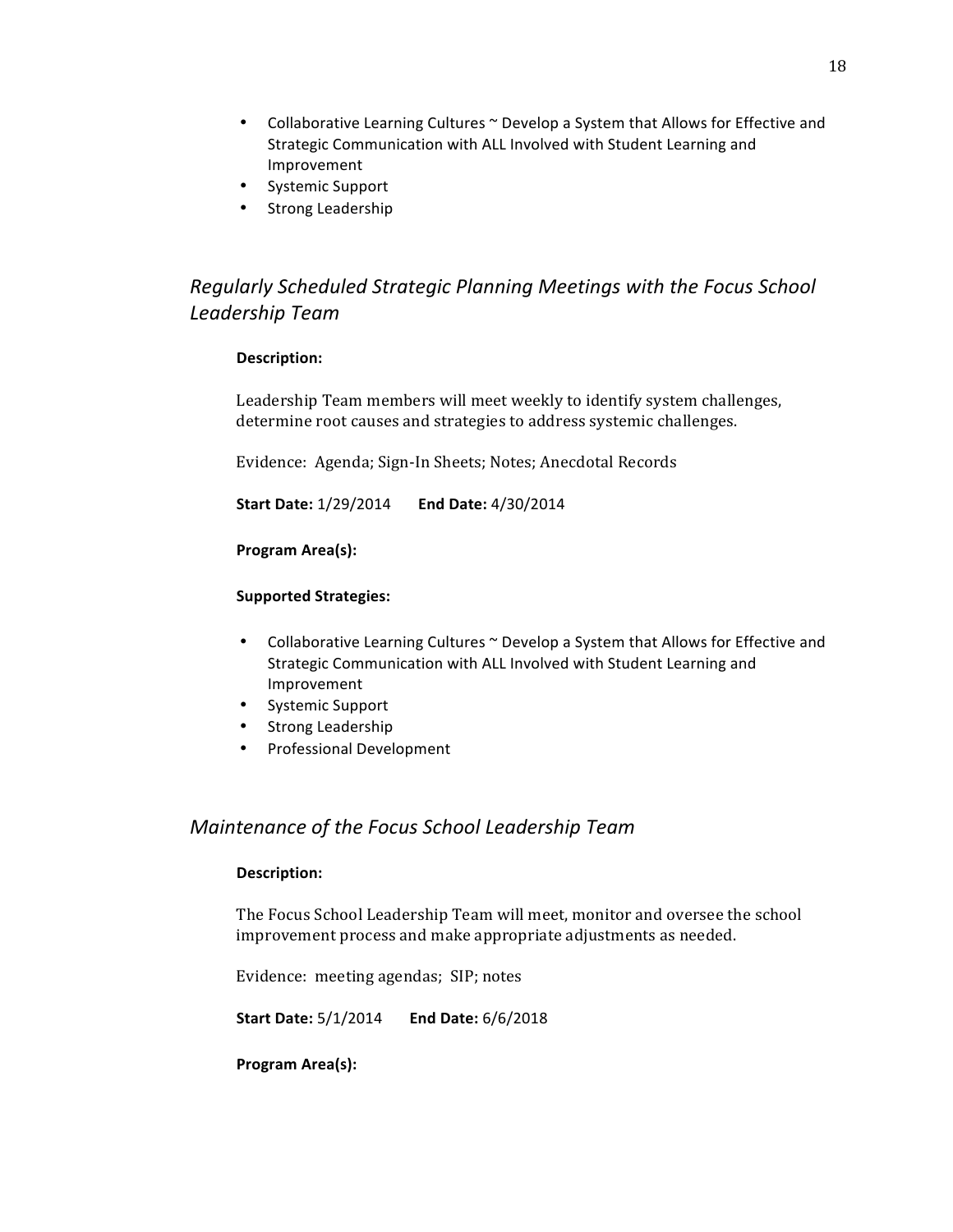### **Supported Strategies:**

- Collaborative Learning Cultures ~ Develop a System that Allows for Effective and Strategic Communication with ALL Involved with Student Learning and Improvement
- Systemic Support
- Strong Leadership
- Professional Development

### "Begin with the End in Mind" ~ Clarify the Goal/Mission Statement for *Lincoln Elementary School*

### **Description:**

With precision and clarity, all stakeholders will determine the goal/mission to ensure that there is a system within the school that fully ensures student improvement and growth.

Evidence: Mission Statement: schedule

**Start Date: 2/7/2014 End Date: 6/7/2018** 

#### Program Area(s):

#### **Supported Strategies:**

- Collaborative Learning Cultures  $\sim$  Develop a System that Allows for Effective and Strategic Communication with ALL Involved with Student Learning and Improvement
- Systemic Support
- Strong Leadership
- Positive Beliefs and Dedication

### *Create a Glossary of Terms*

#### Description:

"These terms will be a part of a common language that fosters collaboration and leadership at all levels. All stakeholders will be united by a common vocabulary in order to personalize the Lincoln Elementary School goal/mission and make it their own." (as adapted from Every Child, Every Day by Mark A. Edwards)

Evidence: glossary of terms; posters; weekly huddle; calendars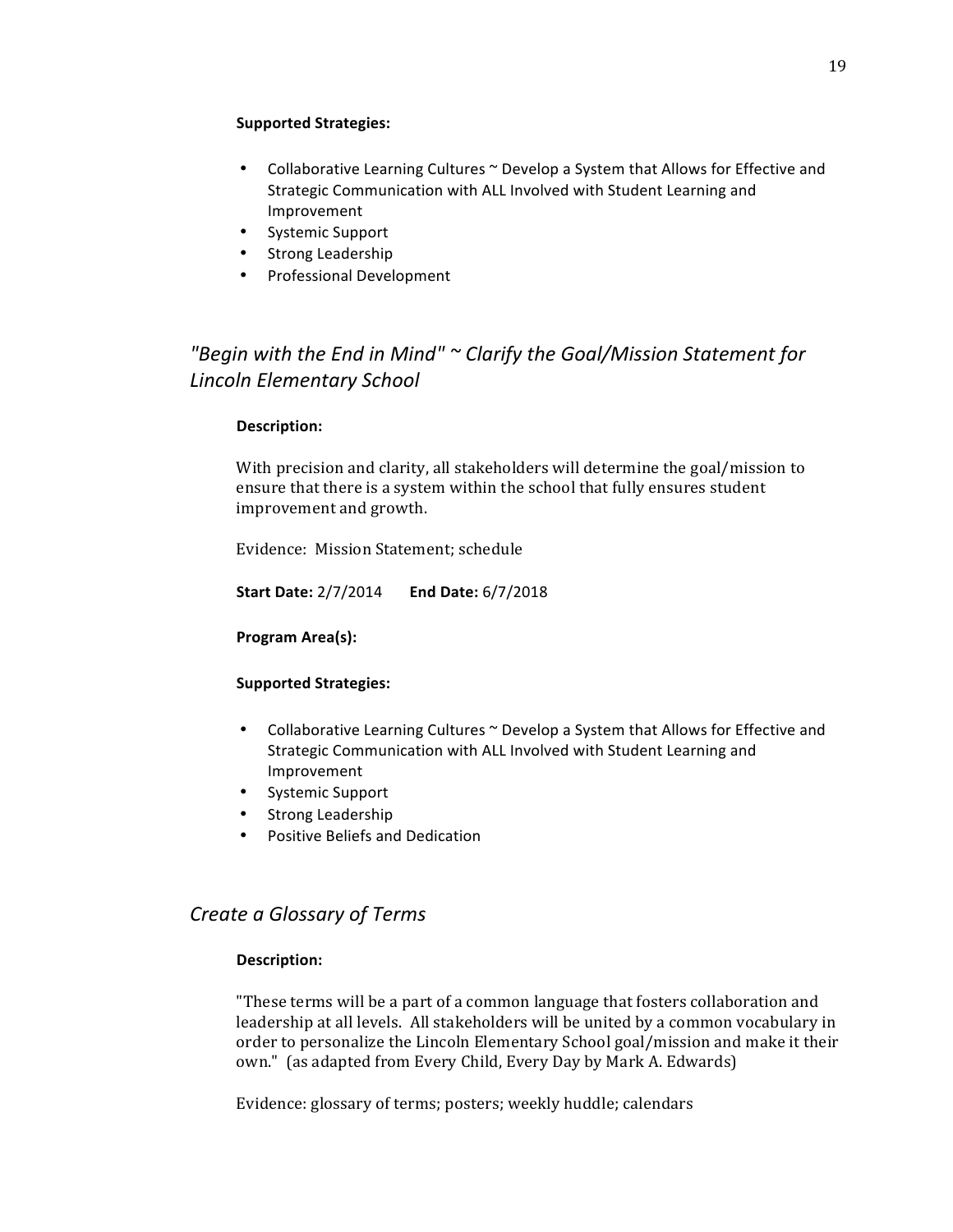**Start Date:** 3/3/2014 **End Date:** 6/16/2018

### Program Area(s):

### **Supported Strategies:**

- Collaborative Learning Cultures ~ Develop a System that Allows for Effective and Strategic Communication with ALL Involved with Student Learning and Improvement
- Systemic Support
- Strong Leadership
- Professional Development

### *Conduct a Systems Audit/Gap Analysis*

### **Description:**

A Systems Auditor will be procured to conduct a systems audit to determine gaps within the school structures (for example, schedules, data, curriculum, assessments, etc.)

Evidence: Literacy Evaluation

| <b>Start Date: 2/17/2014</b> | End Date: 4/21/2014 |
|------------------------------|---------------------|
|------------------------------|---------------------|

Program Area(s):

### **Supported Strategies:**

- Data Analysis Procedures, Data-Informed Instruction, Data Teams & Data Warehousing
- Conduct a Systems Audit/Gap Analysis

### *Review Results of the Gap Analysis with the Focus School Leadership Team*

### Description:

Review the results, determine and create additonal implementation steps in the 2014-2017 School Improvement Plan.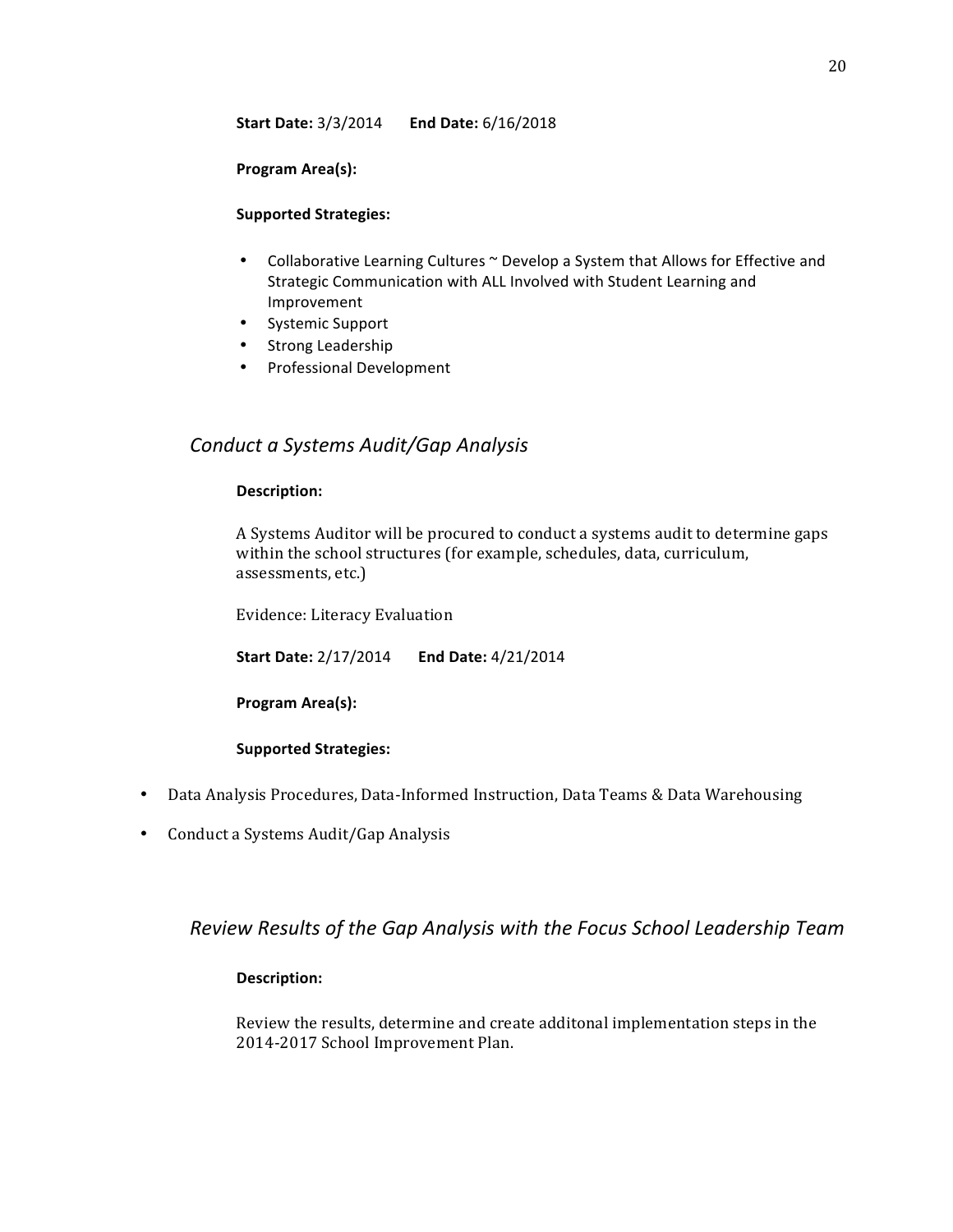**Start Date:** 4/27/2014 End Date: 5/19/2014

Program Area(s):

### **Supported Strategies:**

- Data Analysis Procedures, Data-Informed Instruction, Data Teams & Data Warehousing
- Systemic Support

### *Presentation of the DRAFT 2014-2017 School improvement Plan to the Focus School Planning Committee*

### **Description:**

The details of the 2014-2017 School Improvement Plan will be presented to the planning committee during the month of April.

Feedback will be collected for use in adjusting and adapting the plan.

Evidence: sign-in-sheet; agenda

**Start Date:** 4/21/2014 **End Date:** 4/28/2014

Program Area(s):

### **Supported Strategies:**

- Data Analysis Procedures, Data-Informed Instruction, Data Teams & Data Warehousing
- Collaborative Learning Cultures  $\sim$  Develop a System that Allows for Effective and Strategic Communication with ALL Involved with Student Learning and Improvement
- Systemic Support
- Strong Leadership

**Presentation of the Focus School Improvement Plan to District** Administration, BASD School Board and the Executive Director of IU 20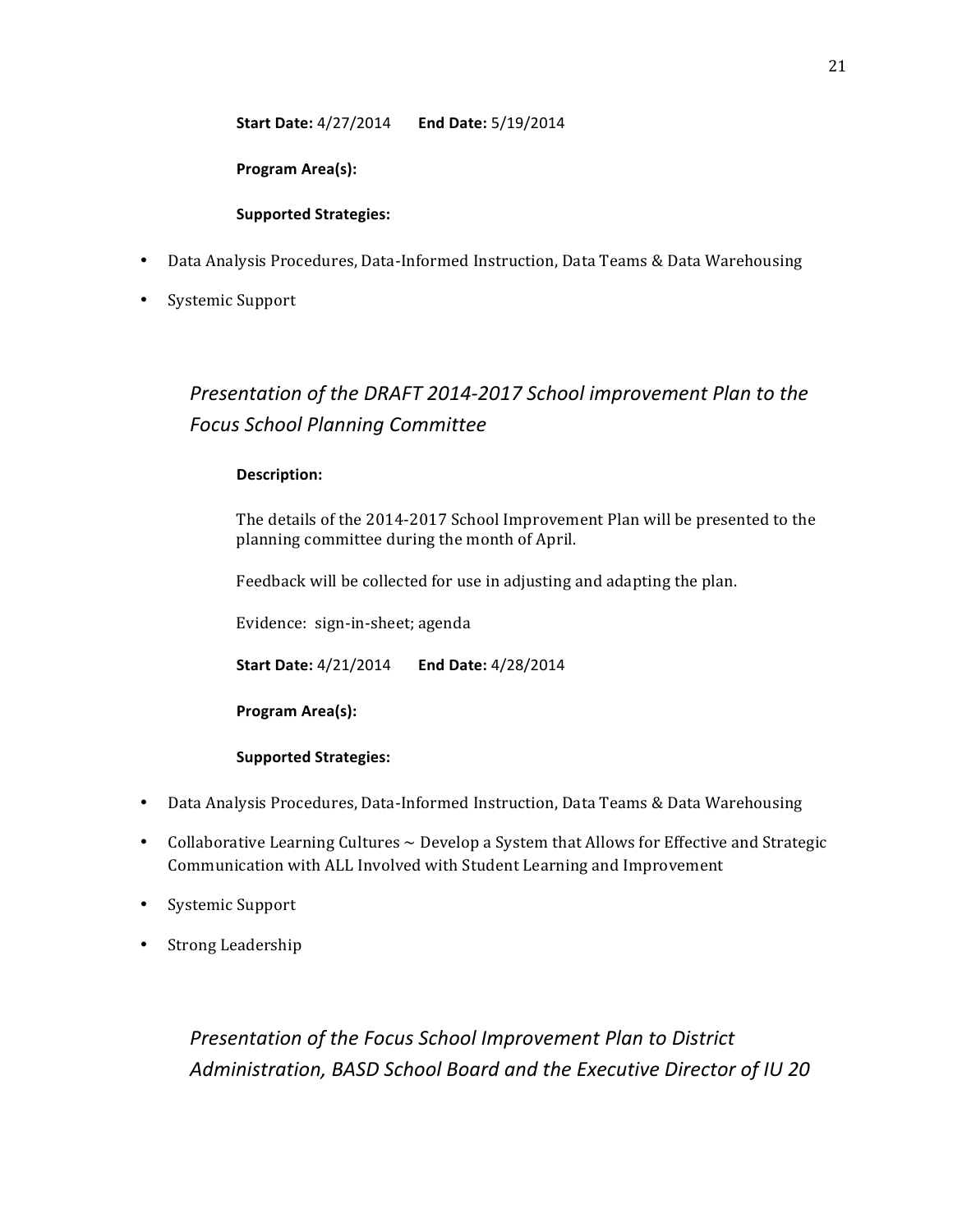### Description:

The Lincoln Elementary School Focus School Improvement Plan will be presented to secure agreement for the implementation of the plan for the 2014-2017 school years. This ensures broad stakeholder engagement in the process.

Evidence: Assurance signatures affixed to the SIP

**Start Date: 4/1/2014 End Date: 4/30/2014** 

**Program Area(s):** 

### **Supported Strategies:**

- Collaborative Learning Cultures  $\sim$  Develop a System that Allows for Effective and Strategic Communication with ALL Involved with Student Learning and Improvement
- Systemic Support
- Strong Leadership

### *Weekly "Huddle"*

### **Description:**

In order to sustain momentum, provide and review strategic communication regarding goals and expectations, at the beginning of each week, the entire school community will gather at the start of the day for the Lincoln Elementary weekly "huddle". Each huddle will provide a charge/focus of the week surrounding common vocabulary, The Leader In Me Habits, procedural/behavioral expectations, etc.

Evidence: weekly powerpoint presentations; "Lincoln Foci" posted

**Start Date:** 2/18/2014 **End Date:** 6/4/2018

### **Program Area(s):**

### **Supported Strategies:**

- Collaborative Learning Cultures  $\sim$  Develop a System that Allows for Effective and Strategic Communication with ALL Involved with Student Learning and Improvement
- Strong Leadership
- Positive Beliefs and Dedication
- Student Empowerment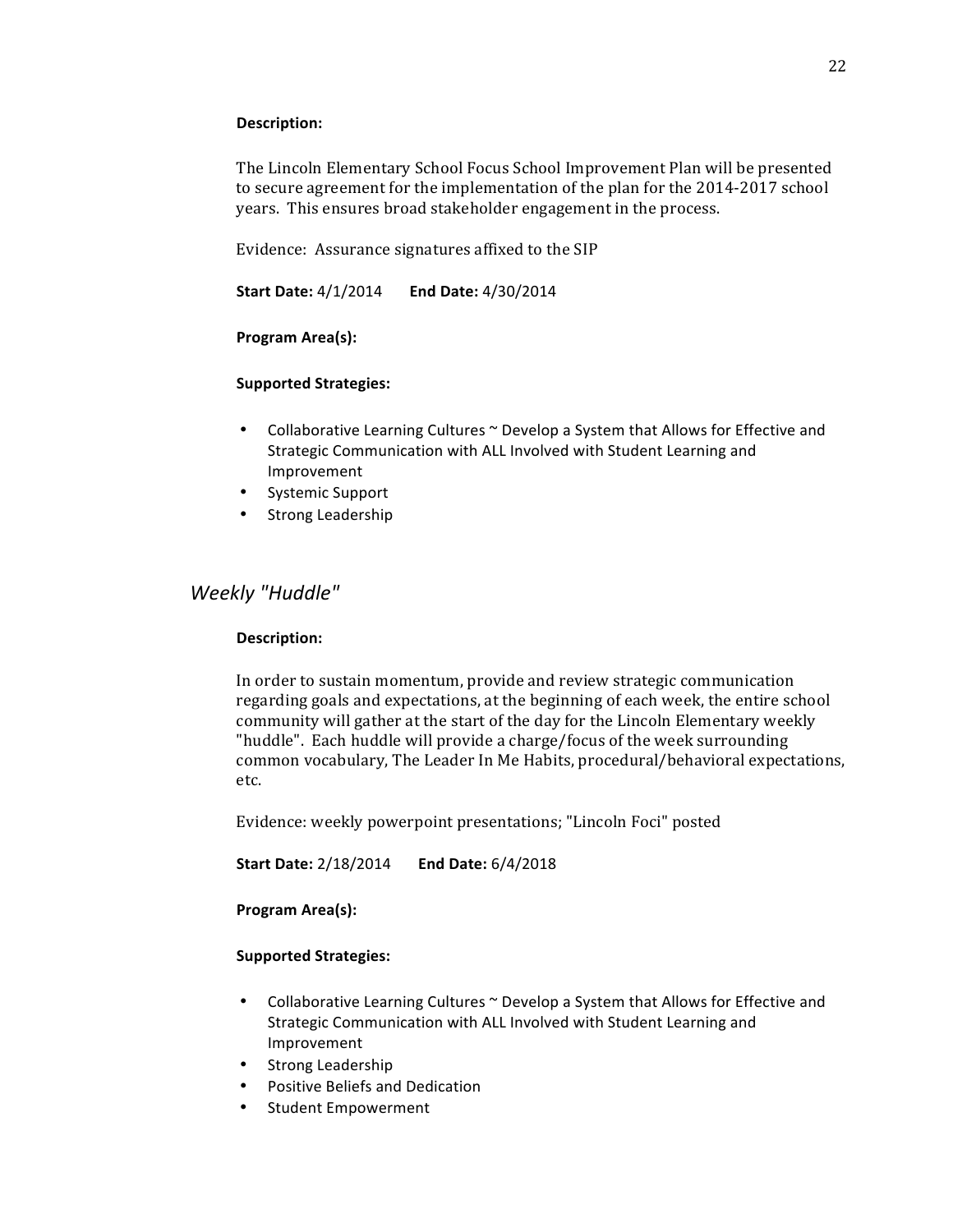• Professional Development

### **Building and Sustaining a Culture of Distributed Leadership Using The** *Leader In Me Framework*

### Description:

The Leader In Me Framework will be used to develop and sustain a behavioral culture of expectations that will lead to distributed leadership to build capacity for growing the whole child. The 7 Habits and The Leader In Me leadership tools will be routinized within the school (for example, weekly/monthly focus, school calendar, faculty meetings, school website, use of leadership notebooks, student-led conferences, etc.)

**Start Date:** 2/17/2014 End Date: 6/17/2018

**Program Area(s):** 

### **Supported Strategies:**

- Data Analysis Procedures, Data-Informed Instruction, Data Teams & Data Warehousing
- Collaborative Learning Cultures  $\sim$  Develop a System that Allows for Effective and Strategic Communication with ALL Involved with Student Learning and Improvement
- Systemic Support
- Strong Leadership
- Positive Beliefs and Dedication
- Student Empowerment
- Professional Development

### *Refine Assessment and Data Driven Environment*

### Description:

Through professional development, PLCs, and intentional data meetings:

• Valid and reliable data is collected and used to make informed instructional decisions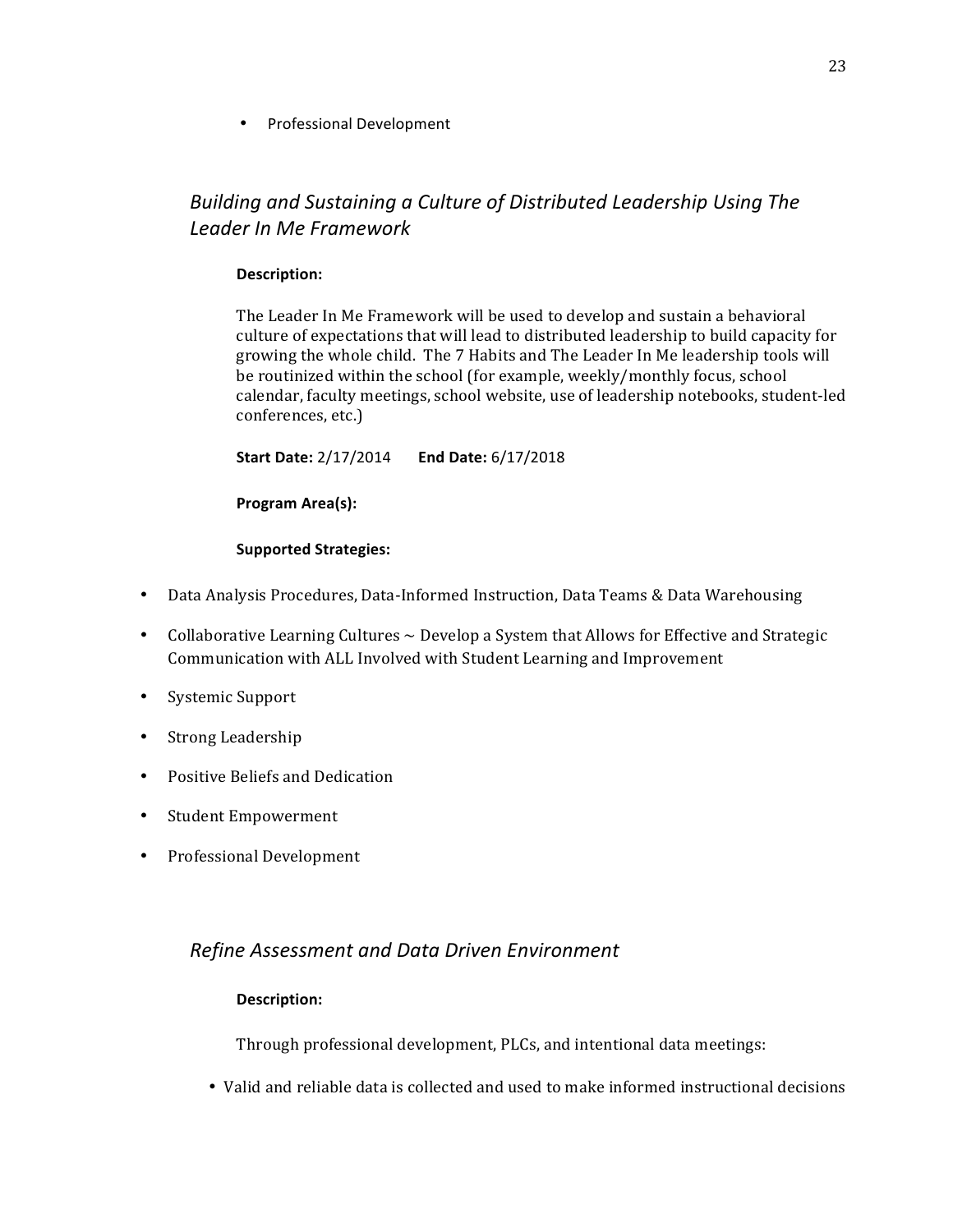- Monitor progress on the instructional plan and progress monitoring for the effectiveness of results (monthly)
- Progress monitoring occurs with appropriate frequency and instructional level according to the student's needs (intensive - weekly, strategic - bi-weekly) with appropriate measures based upon plan for progress monitoring

Evidence: data team meeting notes; progress monitoring data

**Start Date:**  $5/1/2014$  **End Date:**  $6/6/2018$ 

**Program Area(s):** 

### **Supported Strategies:**

- Data Analysis Procedures, Data-Informed Instruction, Data Teams & Data Warehousing
- Collaborative Learning Cultures  $\sim$  Develop a System that Allows for Effective and Strategic Communication with ALL Involved with Student Learning and Improvement
- Systemic Support
- Strong Leadership
- Professional Development

### *Incease Teacher Knowledge in the Science of Teaching Reading*

#### **Description:**

- LETRS training for K-2 teachers before August so that teachers can implement small group instruction by October 1st.
- LETRS training for 3-5 teachers before August 2015
- During the school year, grade 3-5 teachers are provided professional development to more intentionally deliver differentiated reading instruction during core instruction using meaningful literacy workstations and close reading strategies. The professional development will include, but is not limited to the classroom environment, co-planning and classroom visits to begin building teacher knowledge.
- Develop a curricular framework for reading and writing for grades 3-5 using Lucy Calkins Units of Study

Evidence: training & PD sign-in sheets; observation notes; walk-through data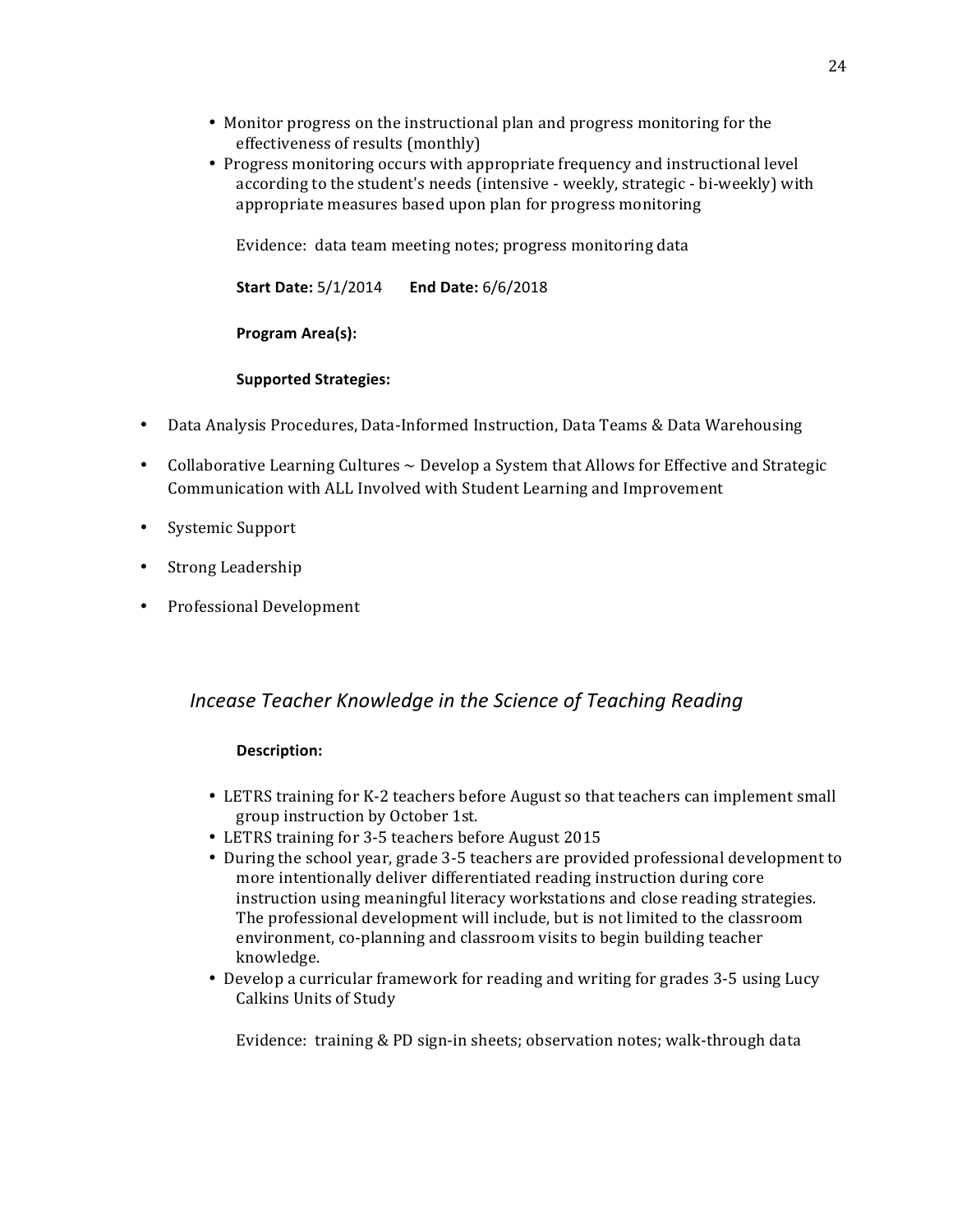### **Start Date:**  $6/16/2014$  **End Date:**  $5/31/2018$

### Program Area(s):

### **Supported Strategies:**

- Data Analysis Procedures, Data-Informed Instruction, Data Teams & Data Warehousing
- Positive Beliefs and Dedication
- Student Empowerment
- Professional Development

### *Refine Literacy Core Instruction*

### Description:

- Valid and reliable data is collected and used to make informed instructional decisions.
- Kindergarten teachers begin Fundations in October
- K-2 teachers utilize the scope and sequence from the Treasures core curriculum.
- Teachers enhance their delivery of phonological and phonics skills using the gradual release model and instructional practices learned during LETRS and in small follow-up sessions
- 3-5 teachers implement close reading strategies and literacy workstations that occur during the core literacy block to provide intentional independent practice for students.
- Grades 3-5 will utilize Units of Study by Lucy Calkins during core reading and writing instruction

**Start Date:** 9/1/2014 **End Date:** 6/6/2018

**Program Area(s): Professional Education, Special Education** 

### **Supported Strategies:**

- Data Analysis Procedures, Data-Informed Instruction, Data Teams & Data Warehousing
- Collaborative Learning Cultures  $\sim$  Develop a System that Allows for Effective and Strategic Communication with ALL Involved with Student Learning and Improvement
- Systemic Support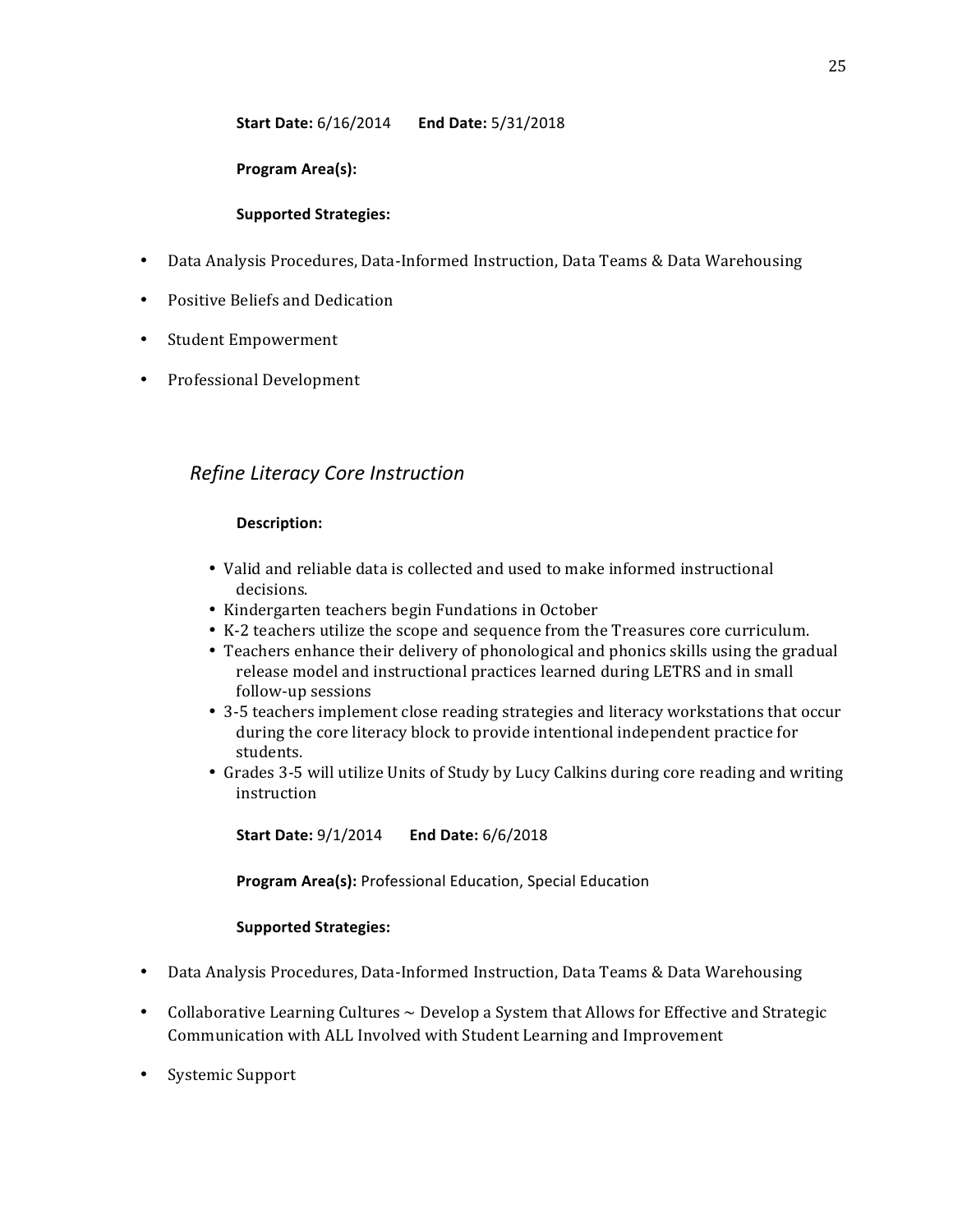- Positive Beliefs and Dedication
- Student Empowerment
- Professional Development

### *Weekly Grade Level Meetings*

### **Description:**

Teachers will meet weekly to review data and plan for instruction.

Evidence: Weekly notes, agendas and next steps

**Start Date:** 9/5/2014 End Date: 5/25/2018

**Program Area(s):** 

### **Supported Strategies:**

- Data Analysis Procedures, Data-Informed Instruction, Data Teams & Data Warehousing
- Collaborative Learning Cultures  $\sim$  Develop a System that Allows for Effective and Strategic Communication with ALL Involved with Student Learning and Improvement
- Strong Leadership
- Positive Beliefs and Dedication
- Professional Development

### *Conduct Monthly Math Grade Level Data Meetings*

### **Description:**

- Monitor and support the implementation of the new math program
- Provide timely resources and PD to scaffold and differentiate support for teachers' instruction

Evidence: Agendas; schedule meeting notes

**Start Date:** 9/15/2014 End Date: 6/6/2018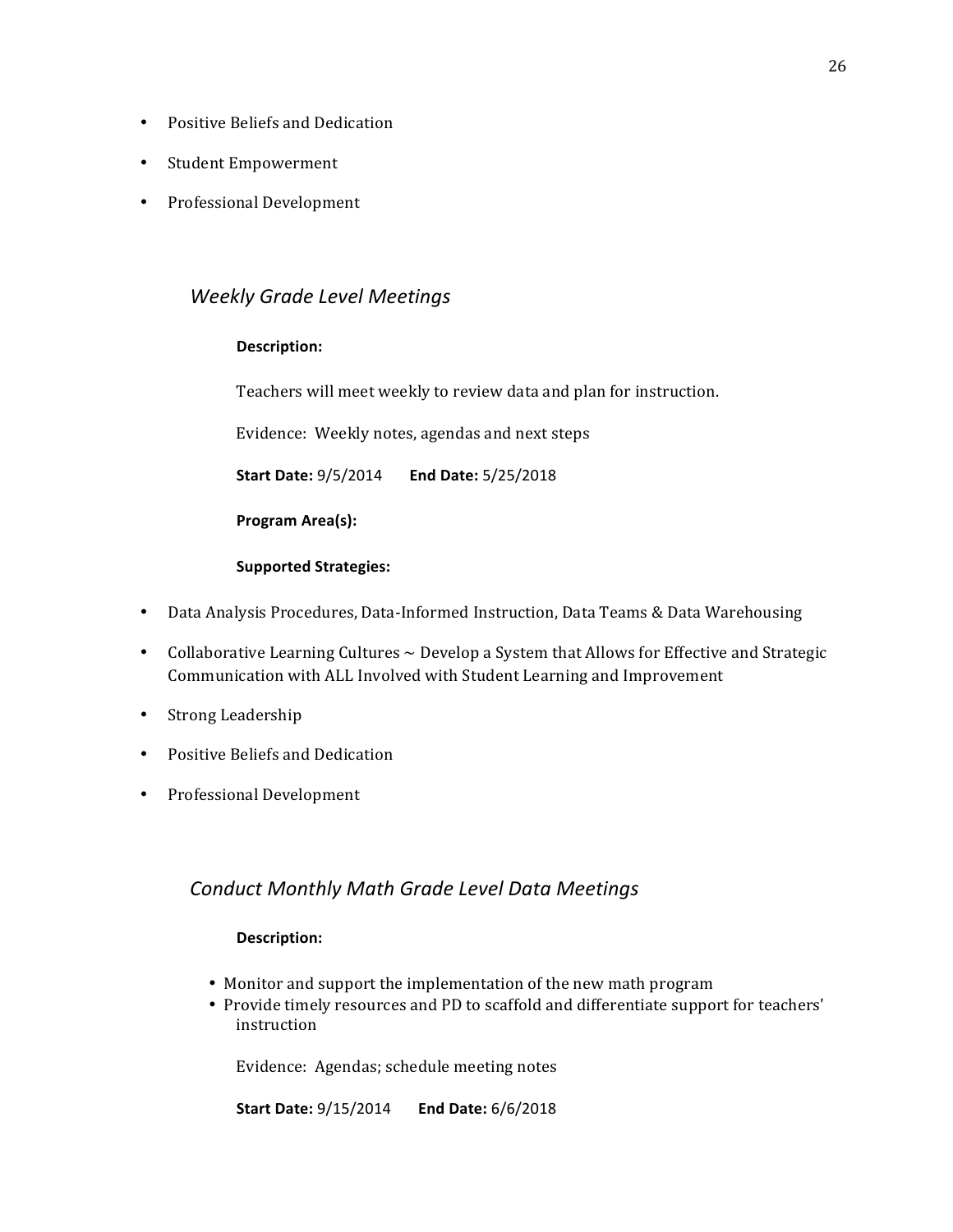### Program Area(s):

### **Supported Strategies:**

- Data Analysis Procedures, Data-Informed Instruction, Data Teams & Data Warehousing
- Collaborative Learning Cultures  $\sim$  Develop a System that Allows for Effective and Strategic Communication with ALL Involved with Student Learning and Improvement
- Strong Leadership
- Positive Beliefs and Dedication
- Student Empowerment
- Professional Development

**Goal #3**: Ensure that there is a system within the school that fully ensures consistent implementation of a standards aligned curriculum framework across all classrooms for all students.

### **Indicators of Effectiveness:**

Type: Interim

Data Source: Curriculum

Specific Targets: Increased student performance in literacy in grades K-2

### *Strategies:*

*Implement a New Reading Series*

### **Description:**

- Kindergarten and 1st Grade Piloted a new reading series, which will be fully implemented in the Fall of 2017.
- Grades 3-5 will implement the new reading series during the 2017-2018 school year.
- Teacher training on the new series (Grades K-2)
- **Continued teacher training in literacy (Grades 3-5)**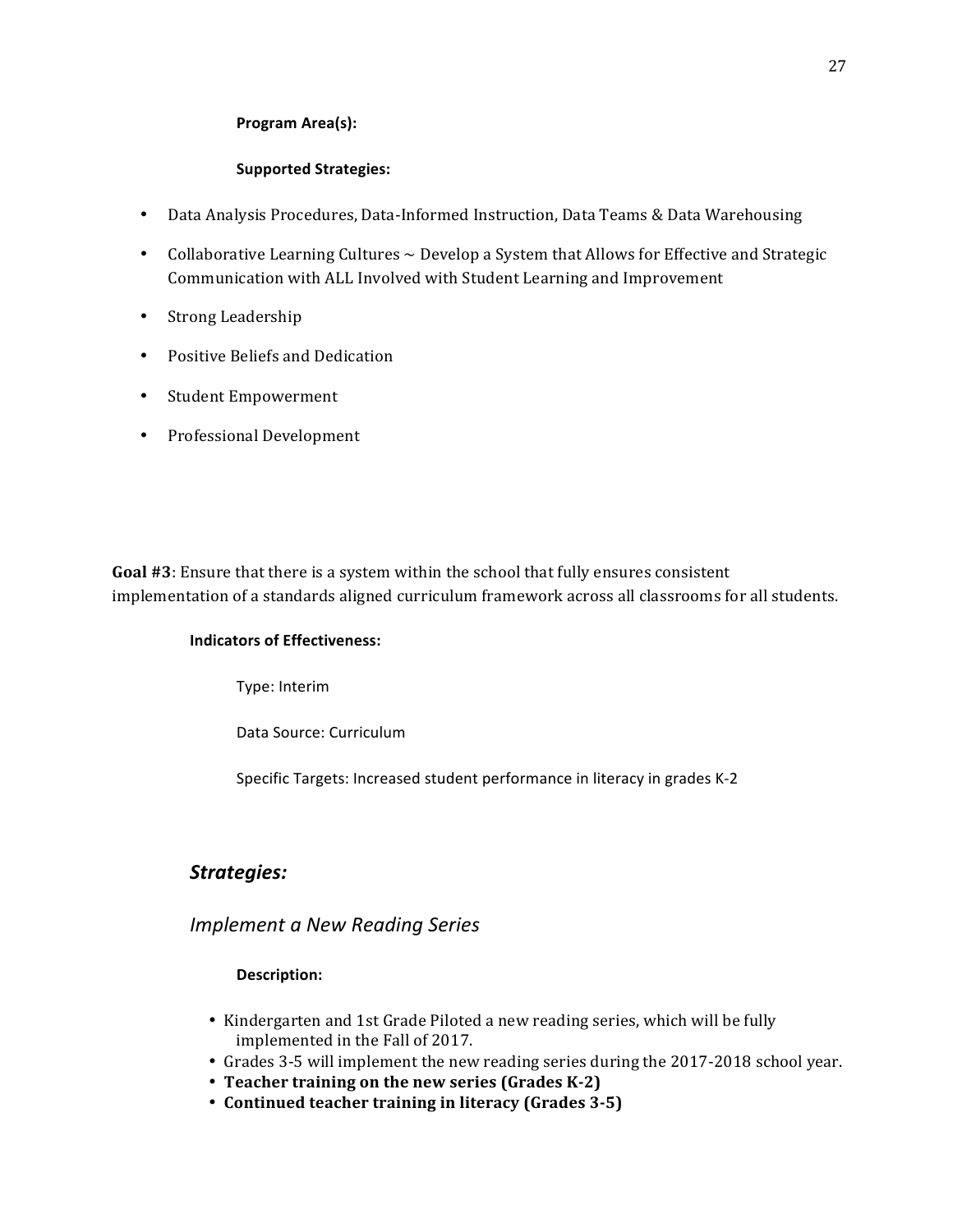- K-2 implemented a new reading series (Wonders) during the 2017-2018 school **year.**
- Grades 3-5 will implement Wonders during the 2018-2019 school year.

**SAS Alignment:** Standards, Curriculum Framework, Instruction, Materials & Resources

### *Implementation Steps:*

*Training for the New Reading Series*

### **Description:**

- K-2 Teachers will receive training on the new reading series by the district
- Bi-weekly planning meetings will occur
- Regular classroom walk-throughs

**Start Date:**  $5/15/2017$  **End Date:**  $6/5/2019$ 

**Program Area(s): Professional Education** 

### **Supported Strategies:**

• Implement a New Reading Series

**Goal #4**: Ensure that there is a system within the school that fully ensures a safe and supportive environment for all students.

### **Indicators of Effectiveness:**

Type: Annual

Data Source: BASD School Improvement Survey

Specific Targets: Lincoln staff will exercise a "growth mindset" and exercise and communicate the "power of yet" with their students.

Type: Annual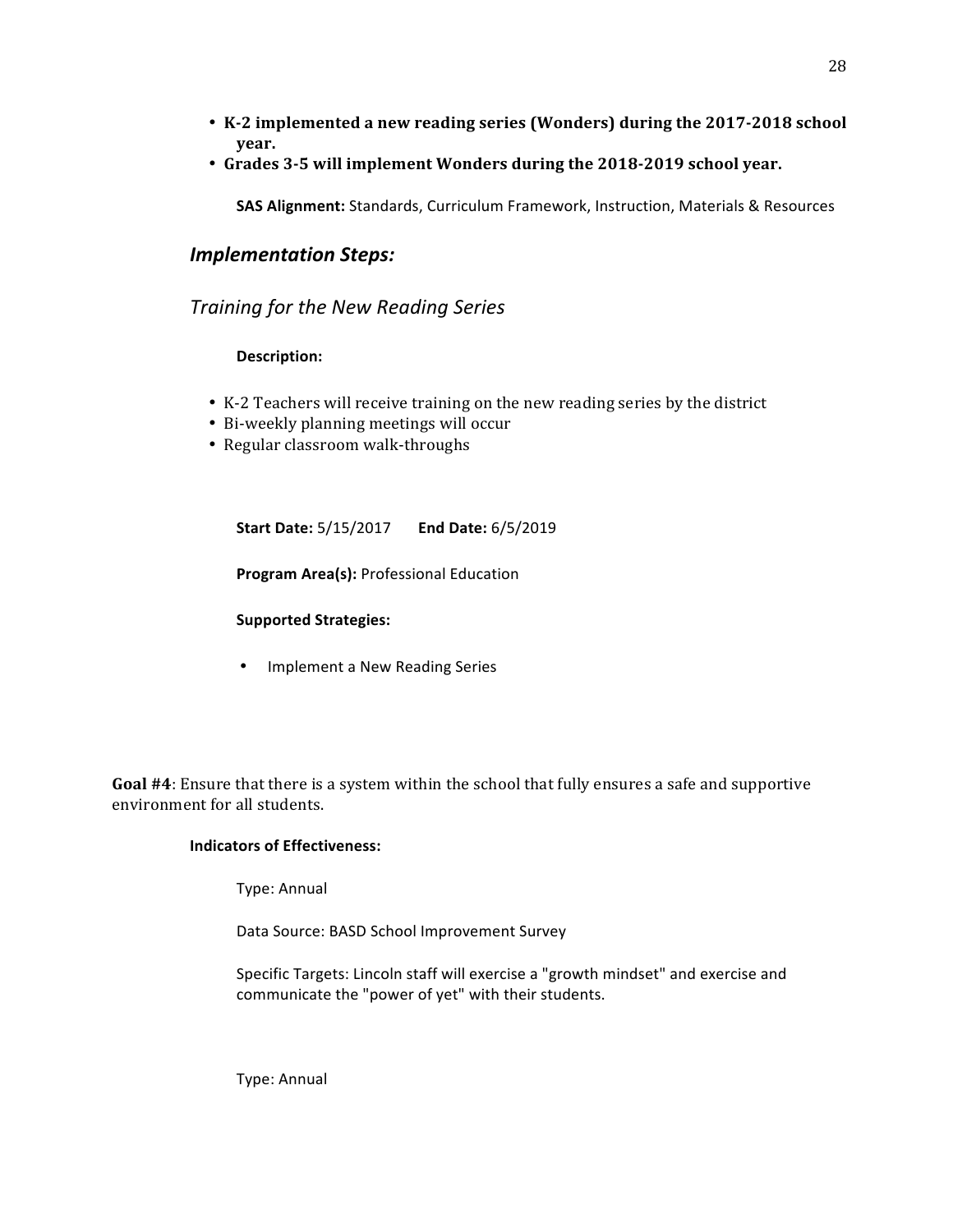Data Source: WIN Groups

Specific Targets: Students will be assigned appropriately to WIN Groups and will be seen regularly for instruction.

### *Strategies:*

*WIN*

### Description:

- Teacher Training on the Growth Mindset
- Conduct data and progress monitoring meetings with fidelty
- Utilize formative assessments to drive instruction

**SAS Alignment:** Assessment, Instruction, Safe and Supportive Schools

### *PBIS*

### Description:

- Revisit and revise the school's PBIS Program to align with The Leader in Me Program
- Receive teaching training from IU 20.
- Plan and prepare for Winter 2018 or Fall 2019 implementation of the PBIS Program from May, 2018 through Oct. 2018.

**SAS Alignment:** Safe and Supportive Schools

### *Implementation Steps:*

*Progress Monitoring* 

### **Description:**

- Weekly review of data
- Attend progress monitoring and data analysis meetings regularly

**Start Date:** 9/11/2017 End Date: 6/1/2018

**Program Area(s):** 

**Supported Strategies:**